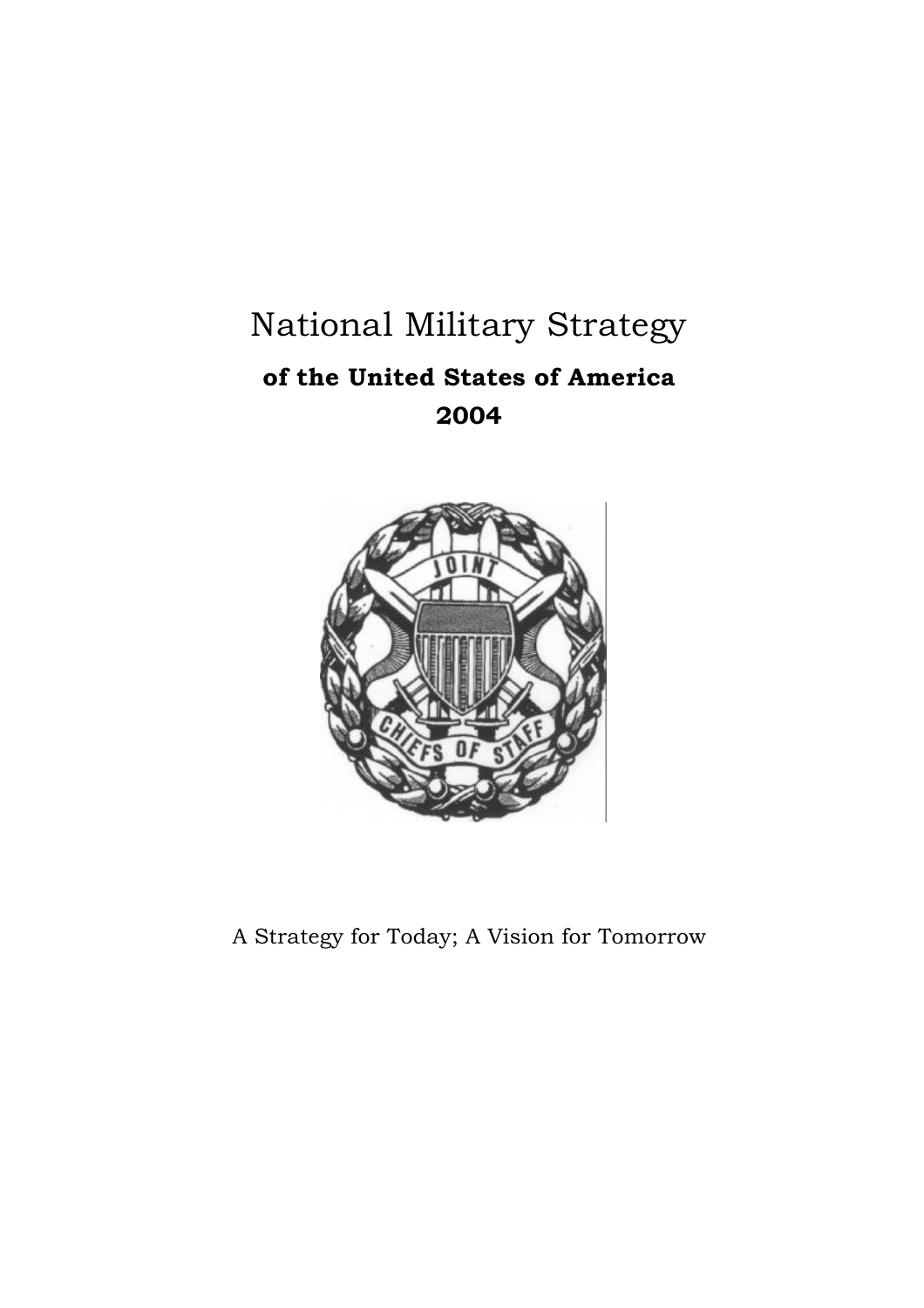# **Table of Contents**

| 1.                             |
|--------------------------------|
| 3.                             |
|                                |
|                                |
|                                |
|                                |
|                                |
|                                |
|                                |
| III. A Joint Force for Mission |
|                                |
|                                |
|                                |
| $1_{\cdot}$                    |
| 2.                             |
| 3.                             |
| 4.                             |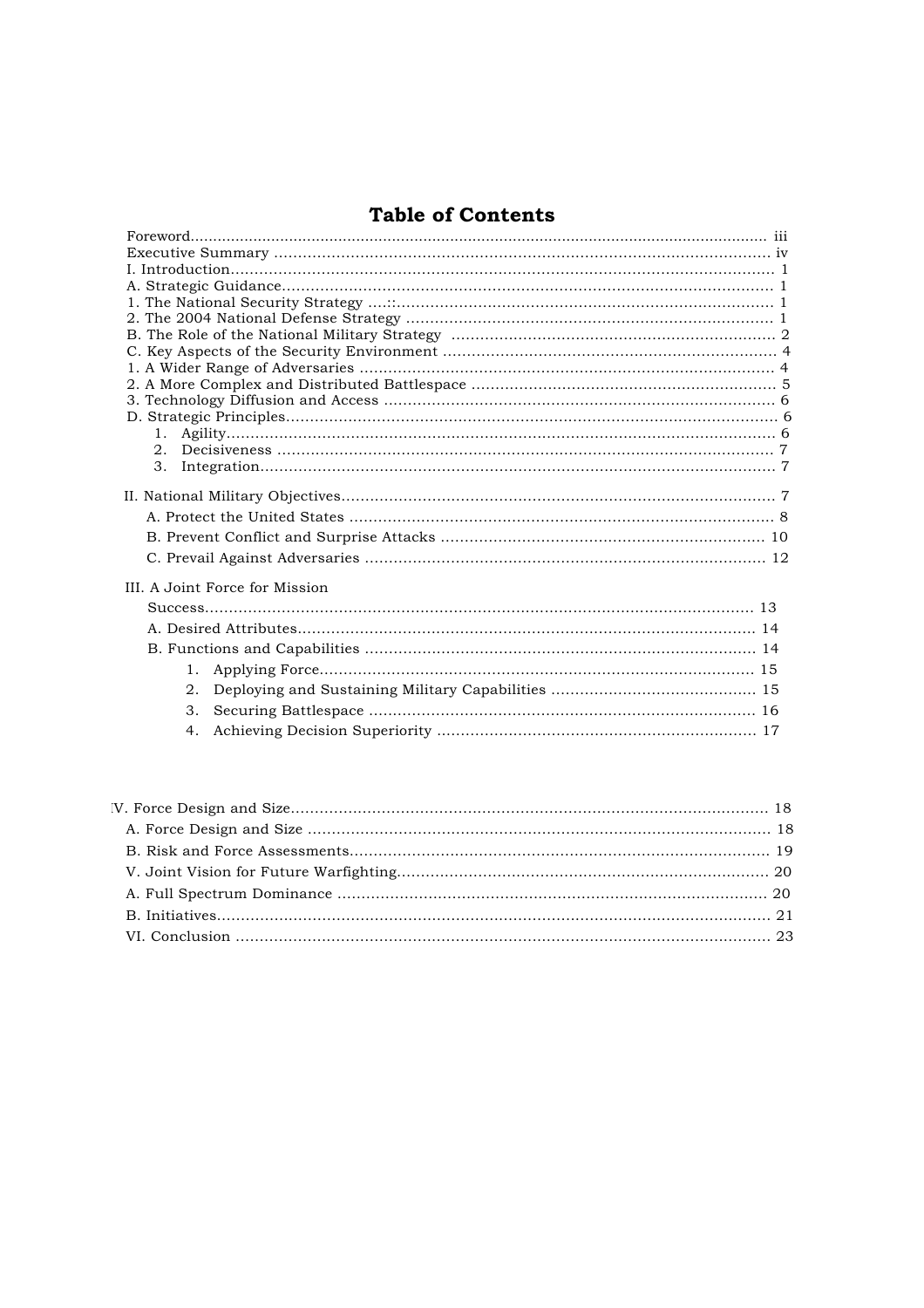### **Foreword**

The "National Military Strategy" conveys my message to the Joint Force on the strategic direction the Armed Forces of the United States should follow to support the National Security and Defense Strategies in this time of war. This document describes the ways and means to protect the United States, prevent conflict and surprise attack and prevail against adversaries who threaten our homeland, deployed forces, allies and friends. Success rests on three priorities:

First, while protecting the United States we must win the War on Terrorism. The attacks of 11 September 2001 demonstrated that our liberties are vulnerable. The prospect of future attacks, potentially employing weapons of mass destruction, makes it imperative we act now to stop terrorists before they can attack again. We must continue to root out transnational terrorist networks, sever their connections with state sponsors, eliminate their bases of operation, counter dangerous proliferation and establish a global antiterrorism environment. This mission requires the full integration of all instruments of national power, the cooperation and participation of friends and allies and the support of the American people.

Second, we will enhance our ability to fight as a joint force. Joint teamwork is an integral part of our culture and focus as we develop leaders, organizations, systems and doctrine. We must continue to strengthen trust and confidence among the Service components that comprise the Joint Force. Enhancing joint warfighting requires the integration of our Active and Reserve Components and our civilian work force to create a seamless total force that can meet future challenges. We must strengthen collaboration among our joint forces, agencies at all levels of government and multinational partners. Key to such collaboration is an improved ability to collect, process and share information.

Third, we will transform the Armed Forces "in stride" - fielding new capabilities and adopting new operational concepts while actively taking the fight to terrorists. Transformation requires a combination of technology, intellect and cultural adjustments - adjustments that reward innovation and creativity. In-stride transformation will ensure US forces emerge from the struggle against terrorism with our joint force fully prepared to meet future global challenges.

The NMS serves to focus the Armed Forces on maintaining US leadership in a global community that is challenged on many fronts - from countering the threat of global terrorism to fostering emerging democracies. In this environment, US presence and commitment to partners are essential. Our Armed Forces, operating at home and abroad, in peace and war, will continue to serve as a constant, visible reminder of US resolve to protect common interests. Our dedication to security and stability ensures that the United States is viewed as an indispensable partner, encouraging other nations to join us in helping make the world not just safer, but better.

Richard B. Myers Chairman of the Joint Chiefs of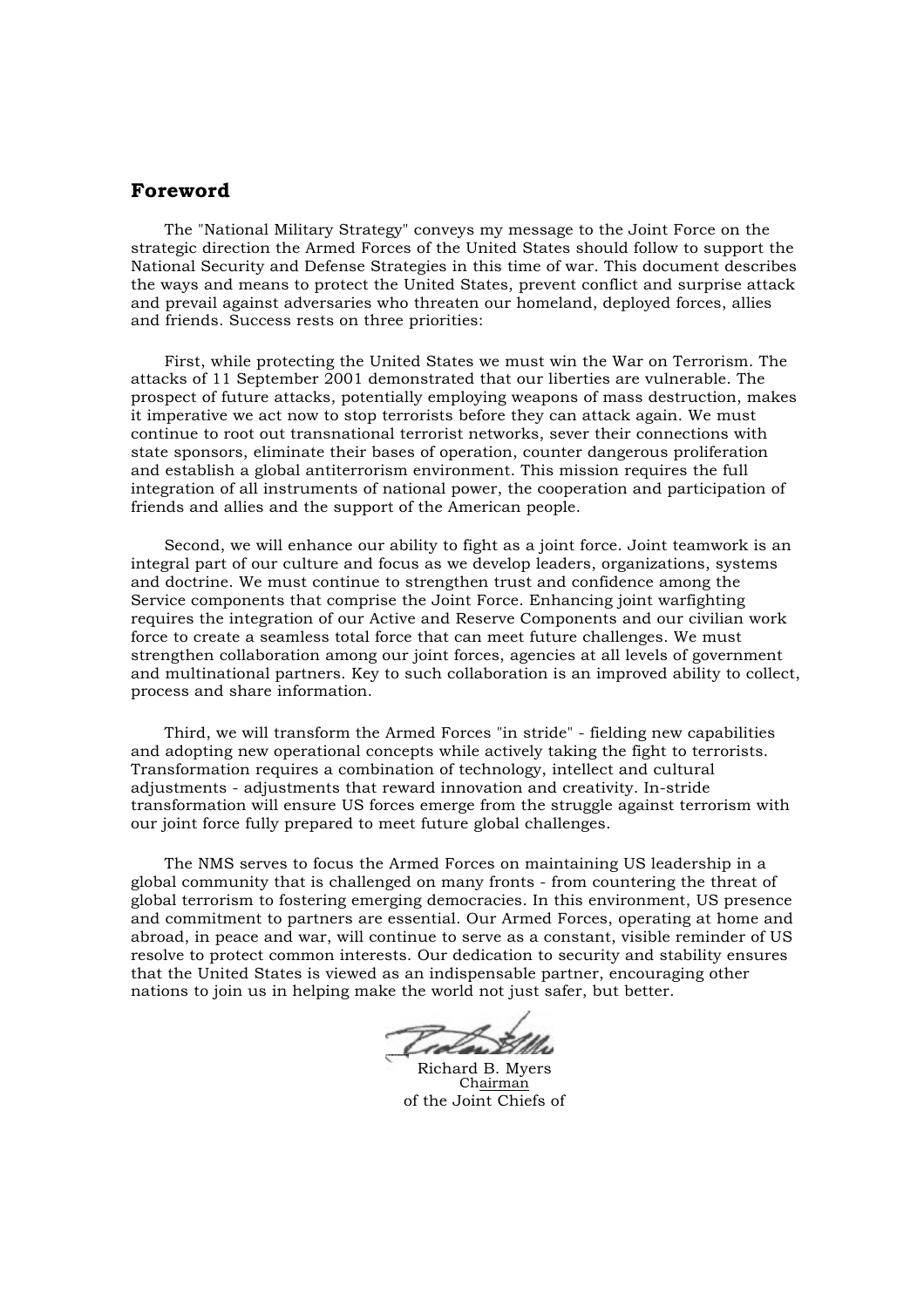# **Executive Summary**

#### **Chairman's Intent**

Our challenge for the coming year and beyond is to stay the course in the War on Terrorism as we continue to transform our Armed Forces to conduct future joint operations. We cannot afford to let our recent successes cause us to lose focus or lull us into satisfaction with our current capabilities. The war is not over, and there is still dangerous work to do. To meet this challenge, we continue to focus on three priorities: winning the War on Terrorism, enhancing joint warfighting and transforming for the future.

#### **Strategic Guidance**

The National Military Strategy is guided by the goals and objectives contained in the President's "National Security Strategy" and serves to implement the Secretary of Defense's 2004 "National Defense Strategy of the United States of America."

#### **The Role of the NMS**

The NMS provides focus for military activities by defining a set of interrelated military objectives from which the Service Chiefs and combatant commanders identify desired capabilities and against which CJCS assesses risk.

#### **Key Aspects of the Security**

Environment

- A Wider Range of Adversaries
- A More Complex and Distributed Battlespace
- Technology Diffusion and Access

### **Principles guiding the development of the Joint Force**

- Agility
- Decisiveness
- Integration

#### **Military Objectives**

The NMS establishes three military objectives that support the National Defense Strategy:

Protect the United States Against External Attacks and Aggression • Prevent Conflict and Surprise Attack

• Prevail Against Adversaries.

#### **Desired Attributes of the Force**

- Fully Integrated
- Expeditionary
- Networked
- Decentralized
- Adaptable
- •Decision Superiority
- Lethality

#### **Capabilities and Functions**

- Applying Force
- Deploying and Sustaining Military Capabilities
- Securing Battlespace
- Achieving Decision Superiority

#### **Designing and Sizing the Force**

Executing the NMS requires a force able to generate decisive effects in any contingency and sustain multiple, overlapping operations. The force must have the capabilities necessary to create and preserve an enduring peace.

#### **Joint Vision for Future Warfighting**

Sustaining and increasing the qualitative military advantages the United States enjoys today will require transformation a transformation achieved by combining technology, intellect and cultural changes across the joint community. The goal is Full Spectrum Dominance - the ability to control any situation or defeat any adversary across the range of military operations.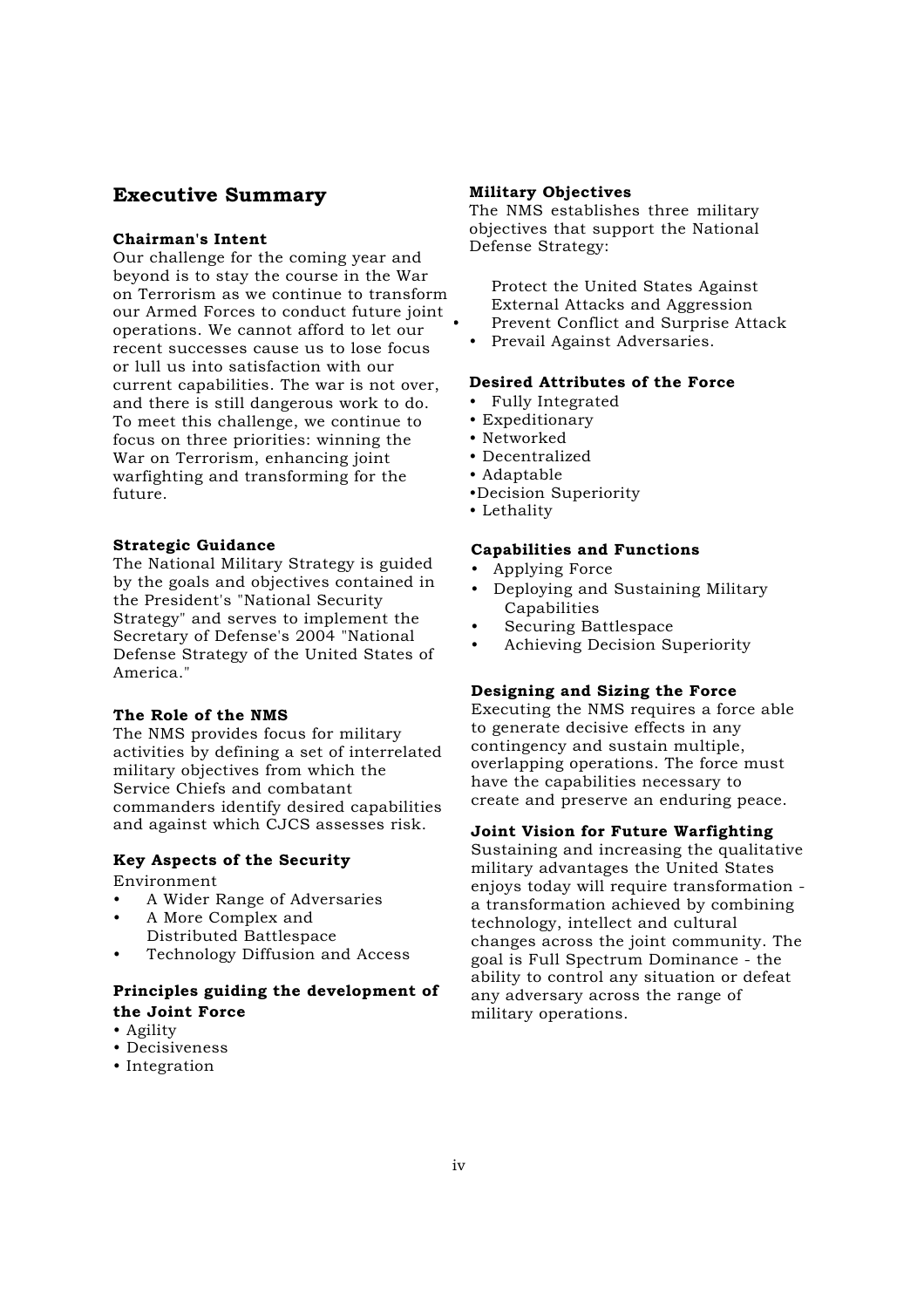# **I. Introduction**

The National Military Strategy (NMS) supports the aims of the National Security Strategy (NSS) and implements the 2004 National Defense Strategy (NDS). It describes the Armed Forces' plan to achieve military objectives in the near term and provides the vision for ensuring they remain decisive in the future.

#### **A. Strategic Guidance**

#### *1. The National Security Strategy*

The President's NSS affirms the Nation's commitment to "help make the world not just safer but better." This requires victory in the War on Terrorism (WOT) - a victory that is enduring and contributes to defending, preserving and extending the peace. The NSS directs an active strategy to counter transnational terrorist networks, rogue nations and aggressive states that possess or are working to gain weapons of mass destruction or effect (WMD/E). 1 It emphasizes activities to foster relationships among US allies, partners and friends. Such relationships support efforts to strike globally at terrorist organizations and create conditions inhospitable to terrorism and rogue regimes. The NSS highlights the need to retain and improve capabilities to prevent attacks against the United States, work cooperatively with other nations and multinational organizations and transform America's national security institutions.

#### *2. The 2004 National Defense Strategy*

The 2004 NDS supports the NSS by establishing a set of overarching defense objectives that guide the Department's security activities and provide direction for the National Military Strategy. The NDS objectives serve as links between military activities and those of other government agencies in pursuit of national goals. The Department must take action to secure the United States from direct attack and counter, at a safe distance, those who seek to harm the country. The Department must work to secure strategic access to key regions, lines of communication and the "global commons" of international waters, airspace, space and cyberspace. Defense activities must help establish

Four Defense objectives will guide DOD security activities:

- Secure the United States from direct attack.
- Secure strategic access and retain global freedom of action.
- Establish security conditions conducive to a favorable international order.
- Strengthen alliances and partnerships to contend with common challenges.

*2004 National Defense Strategy*

security conditions favorable to the United States and its partners while working expand the community of like-minded nations. The Department will also work to strengthen alliances and partnerships by helping other nations increase their ability to defend themselves and protect common security interests. to

*<sup>1</sup>The term WMD/E relates to a broad range of adversary capabilities that pose potentially devastating impacts. WMD/E includes chemical, biological, radiological, nuclear, and enhanced high explosive weapons as well as other, more asymmetrical "weapons". They may rely more on disruptive impact than destructive kinetic effects. For example, cyber attacks on US commercial information systems or attacks against transportation networks may have a greater economic or psychological effect than a relatively small release of a lethal agent.*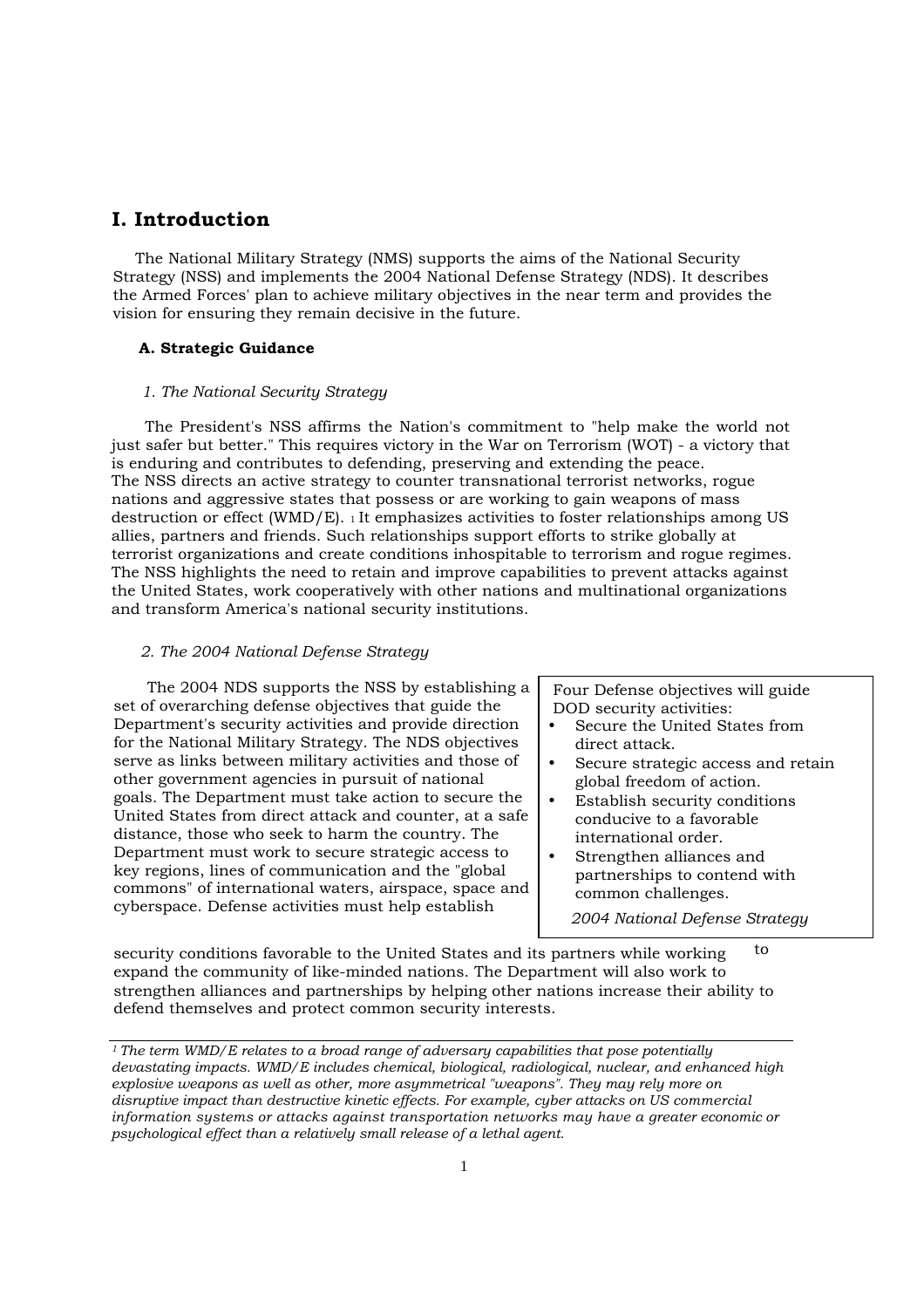The NDS focuses Department activities on actions that assure allies and friends, dissuade potential adversaries, deter aggression and counter coercion and defeat adversaries. These interconnected activities promote close cooperation with those committed to the principles of freedom, democracy and opportunity. The 2004 NDS provides four guidelines for implementing the strategy - create an active defense-indepth; conduct continuous transformation; adopt a capabilities-based approach; and manage risks. These guidelines will structure strategic planning and decisionmaking across all segments of the Department.

#### **B. The Role of the National Military Strategy**

The NMS derives objectives, missions and capability requirements from an analysis of the NSS, the NDS and the security environment. The NSS and NDS provide a broad strategic context for employing military capabilities in concert with other instruments

of national power. The NMS provides focus for military activities by defining a set of interrelated military objectives and joint operating concepts from which the Service Chiefs and combatant commanders identify desired capabilities and against which the Chairman of the Joint Chiefs of Staff assesses risk.

The NSS establishes homeland security as the first priority of the Nation. The Armed Forces' role in homeland security is complex, combining actions overseas and at home to **protect the United States**. Our first line of defense is abroad and includes mutually supporting activities with US allies to counter threats close to their source. Closer to home, the Armed Forces use their capabilities to secure strategic air, land, sea and space approaches to the United States and its territory. When directed, the Armed Forces employ military capabilities at home to protect the nation, the domestic population and critical infrastructure from direct attack. Protecting the United States also requires integrating military capabilities with other government and law enforcement agencies to manage the consequences of an attack or natural disaster.

The President and Secretary of Defense continue to highlight the increasingly dangerous nature and capabilities of adversaries. The threat posed by adversaries, especially those that possess WMD/E, is so great that the United States must adopt a global posture and take action **to prevent conflict and surprise attack**. Achieving this objective includes actions to shape the security environment in ways that enhance and expand multinational partnerships. Strong alliances and coalitions contribute to mutual security, tend to deter aggression, and help set conditions for success in combat if deterrence fails. Preventing conflict and surprise attack is not, however, solely defensive. The potentially catastrophic impact of an attack against the United States, its allies and its interests may necessitate actions in self-defense to preempt adversaries before they can attack.

Both the NSS and 2004 NDS envision a future environment that is safer and better than today. When called upon, the military must be prepared to contribute to this goal through campaigns to **prevail against adversaries**. While the Armed Forces' foremost task is to fight and win wars, the character of conflict has changed, necessitating capabilities to defeat a wide range of adversaries - from states to non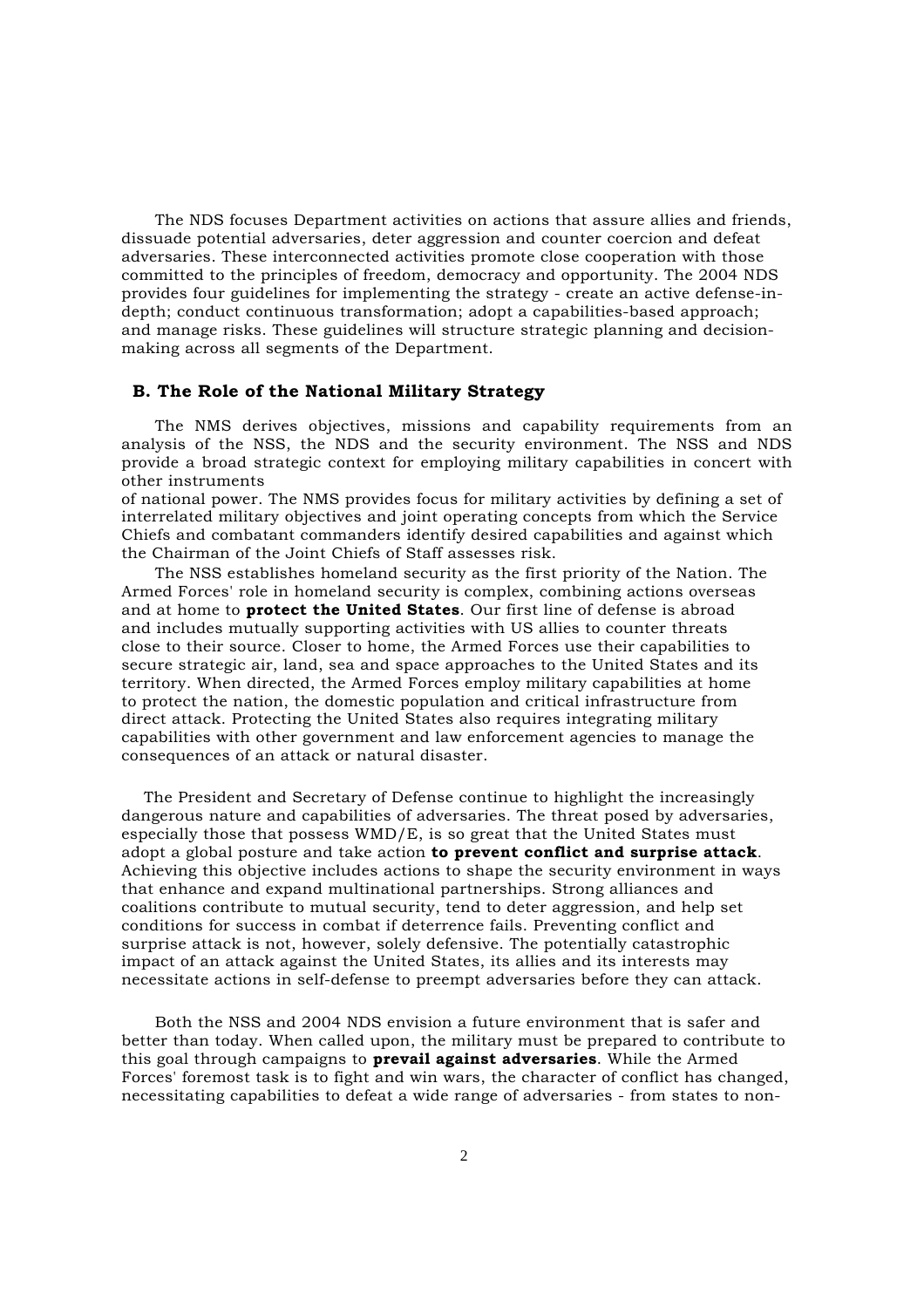state actors. The Armed Force must have the capability to swiftly defeat adversaries in overlapping campaigns while preserving the option to expand operations in one of those campaigns to achieve more comprehensive objectives. Prevailing against

adversaries includes integrating all instruments of national power within a campaign to set the conditions for an enduring victory.

Achieving the objectives of **protect, prevent** and **prevail** requires connected joint operating concepts (JOCs) that provide direction on how the joint force will operate and a foundation for defining military capabilities. The JOCs describe how the Joint Force conducts key missions and are supported by functional concepts of force application, protection, focused logistics, battlespace awareness and command and control. The JOCs serve to guide the continuous transformation of the Armed Forces and provide a key linkage to the Armed Forces' vision2 for future joint warfighting. This vision establishes the ultimate goal of the transformed force - the ability to achieve full spectrum dominance across the range of military operations.

#### **Campaigns**

- Campaigns to "swiftly defeat" the efforts of adversaries are undertaken to achieve a circumscribed set of objectives aimed at altering an adversary's unacceptable behavior or policies, swiftly denying an adversary's operational or strategic objectives, preventing attacks or uncontrolled conflict escalation and/or rapidly reestablishing security conditions favorable to the United States and its partners.
- Campaigns to "win decisively" are undertaken to bring about fundamental, favorable change in a crisis region and create enduring results. They likely entail lengthy periods of both major combat and stability operations; require regime change, defense, or restoration; and will include significant investments of the nation's resources and time.

*2004 National Defense Strategy*

Achieving the objectives of the NMS in an uncertain and complex environment requires a capabilities-based approach to force design and planning that focuses less on a specific adversary or where a conflict might occur and more on how an adversary might fight. This capabilities-based approach uses operating concepts to drive planning and to guide the development of warfighting capabilities. It ensures the joint force can adapt and succeed across a broad range of scenarios. This approach must anticipate and rapidly adjust to changes in the security environment to ensure the United States improves its qualitative advantage over a more diverse set of adversaries - now and in the future.

The objectives of the NMS help define attributes and capabilities that the Joint Force requires and directly contribute to objectives of the 2004 NDS. These attributes and capabilities are important in determining the required size and design of the Armed Forces. Protecting the United States, preventing conflict and surprise attacks, and prevailing against adversaries will require forces appropriately sized and shaped in accordance with the NDS force-planning construct. The force must be sized to defend the US homeland while continuing to operate in and from four forward regions to deter aggression and coercion and set conditions for future operations. Even when committed to a limited number of lesser contingencies, the Armed Forces must retain the capability to swiftly defeat adversaries in two overlapping military campaigns.

*<sup>2</sup>The NMS integrates the document formerly known as "Joint Vision."*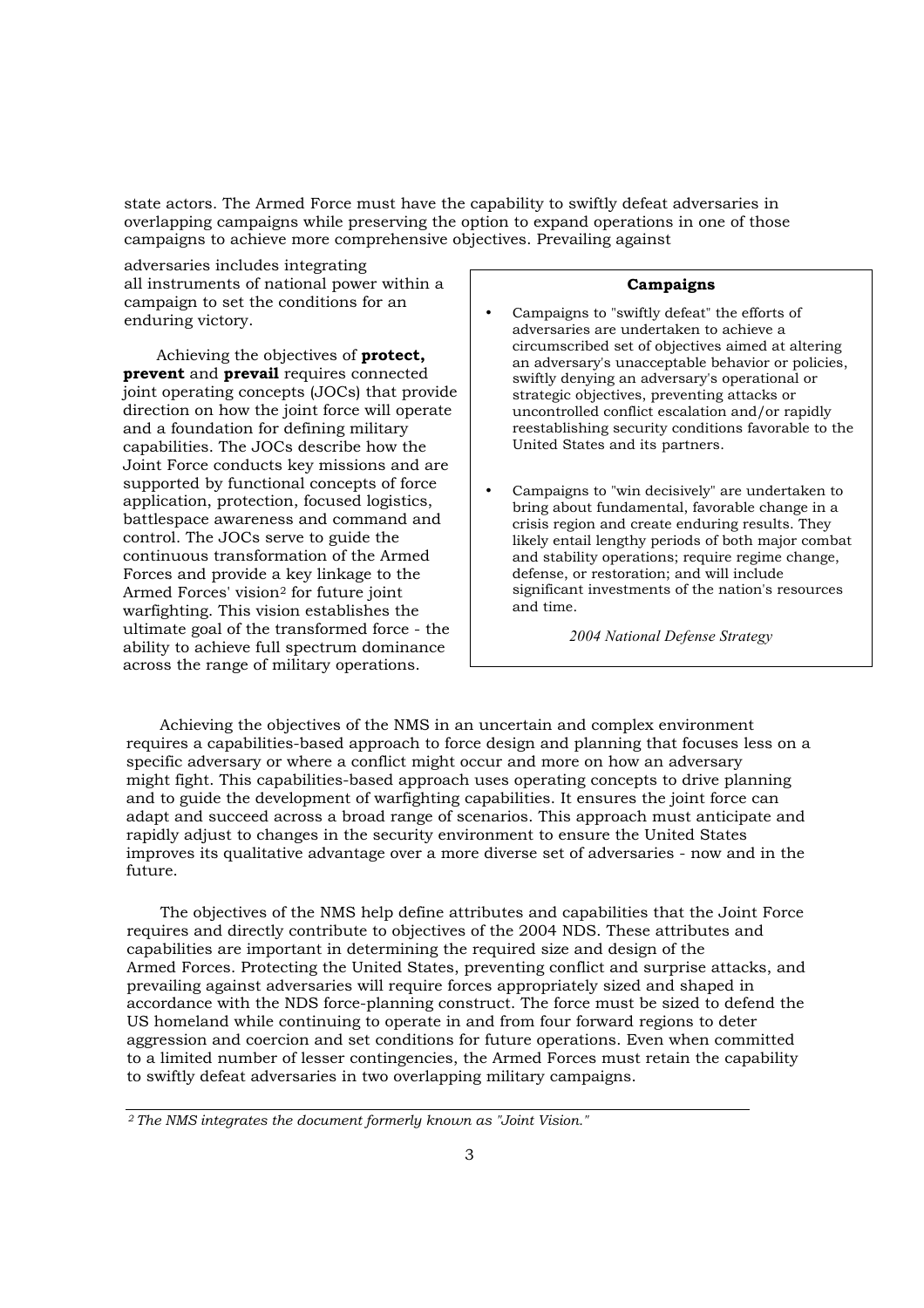Additionally, when the President calls for an enduring result in one of the two, the force must have the capability and capacity to win decisively.

Combatant commands must consider the effect of their current posture when undertaking new operations. They will operate within a baseline security posture that includes the WOT and other ongoing operations from which they may be unable or unwilling to disengage. Planners must, therefore account for WOT campaign objectives when developing their force requirements.

#### **C. Key Aspects of the Security Environment**

The United States faces a number of dangerous and pervasive threats. Traditional, irregular, catastrophic, and disruptive challenges will require the Armed Forces to adjust quickly and decisively to change and anticipate emerging threats. Three key aspects of the security environment have unique implications for executing this military strategy and will drive the development of concepts and capabilities that ensure success in future operations.

#### *1. A Wider Range of Adversaries*

Adversaries capable of threatening the United States, its allies, and its interests range from states to non state organizations to individuals. There are states with traditional

#### **Persistent and Emerging Challenges**

**Traditional** challenges are largely represented by states employing legacy and advanced military capabilities and recognizable military forces, in long-established, wellknown forms of military competition and conflict.

**Irregular** challenges are unconventional methods adopted and employed by non-state and state actors to counter stronger state opponents.

**Catastrophic** challenges involve the surreptitious acquisition, possession, and possible terrorist or rogue employment of WMD or methods producing WMD-like effects.

**Disruptive** future challenges are those likely to emanate from competitors developing, possessing, and employing breakthrough technological capabilities intended to supplant an opponent's advantages in particular operational domains.

*2004 National Defense Strategy*

military forces and advanced systems, including cruise and ballistic missiles, which could seek to control key regions of the world. A few of these states are `rogues' that violate treaties, secretly pursue and proliferate WMD/E, reject peaceful resolution of disputes and display callous disregard for their citizens. Some of these states sponsor terrorists, providing them financial support, sanctuary and access to dangerous capabilities. There are non-state actors, including terrorist networks, international criminal organizations and illegal armed groups that menace stability and security. Even some individuals may have the means and will to disrupt international order. Some of these adversaries are politically unconstrained and, particularly in the case of non-state actors, may be less susceptible to traditional means of deterrence. Adversaries increasingly seek asymmetric capabilities and will use them in innovative ways. They will avoid US strengths like precision strike and seek to counter US power projection capabilities by creating anti-access environments. Such adversaries will target civilian populations, economic centers and symbolic locations as a way to attack US political will and resolve.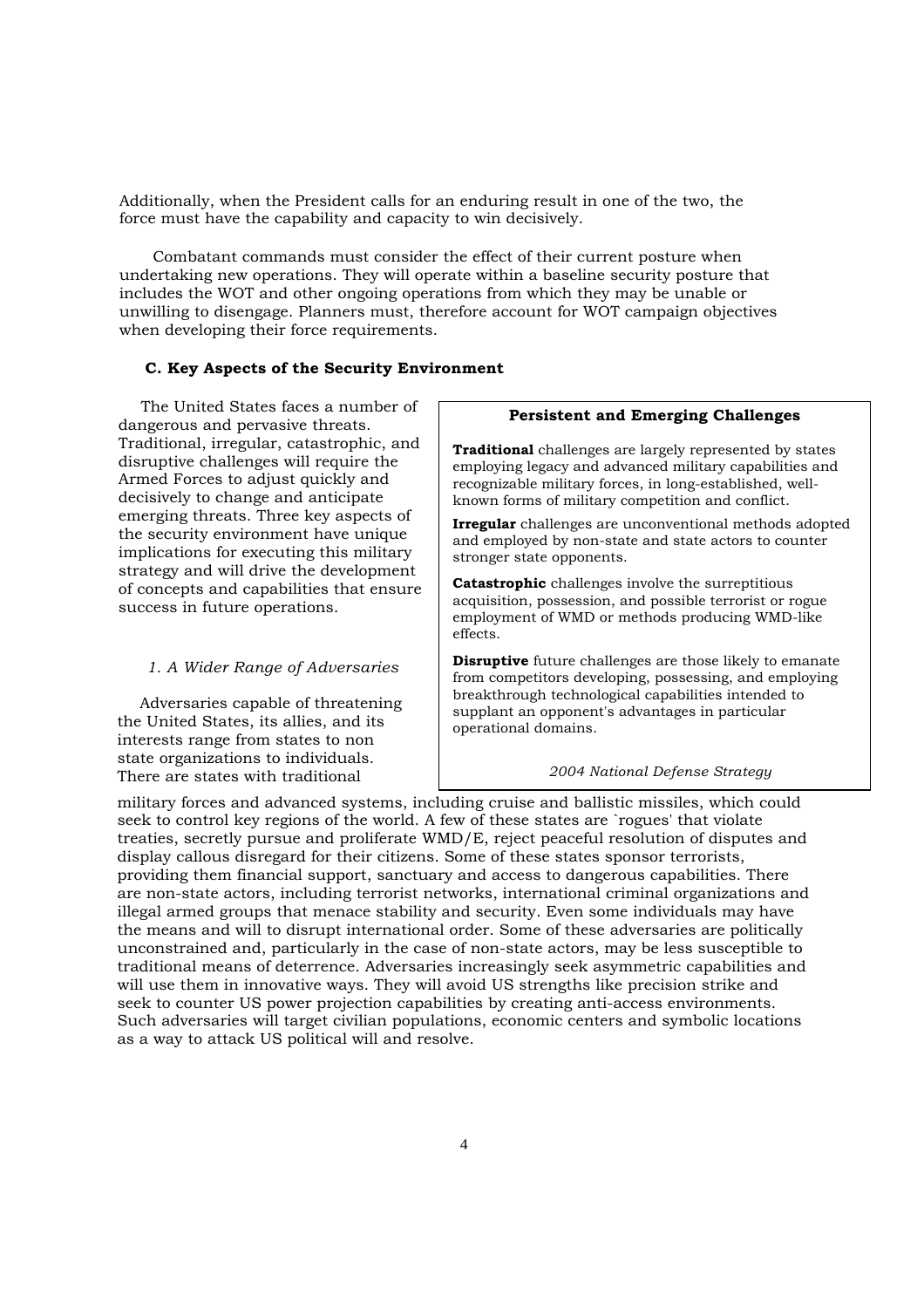This volatile mix of challenges requires new methods of deterrence and operational approaches to defeat these threats should deterrence fail. Intelligence systems must allow commanders to understand enemy intent, predict threat actions, and detect adversary movements, providing them the time necessary to take preventive measures. Long before conflict occurs these intelligence systems must help provide a more thorough understanding of adversaries' motivations, goals and organizations to determine effective deterrent courses of action. There may, however, be adversaries who remain undeterred. Should they acquire WMD/E or dangerous asymmetric capabilities, or demonstrate the intent to mount a surprise attack, the United States must be prepared to prevent them from striking.

#### *2. A More Complex and Distributed Battlespace*

Adversaries threaten the United States throughout a complex battlespace, extending from critical regions overseas to the homeland and spanning the global commons of international airspace, waters, space and cyberspace. There exists an "arc of instability" stretching from the Western Hemisphere, through Africa and the Middle East and extending to Asia. There are areas in this arc that serve as breeding grounds for threats to our interests. Within these areas rogue states provide sanctuary to terrorists, protecting them from surveillance and attack. Other adversaries take advantage of ungoverned space and under-governed territories from which they prepare plans, train forces and launch attacks. These ungoverned areas often coincide with locations of illicit activities; such coincidence creates opportunities for hostile coalitions of criminal elements and ideological extremists. The United States will conduct operations in widely diverse locations - from densely populated urban areas located in littoral regions to remote, inhospitable and austere locations. Military operations in this complex environment may be dramatically different than the high intensity combat missions for which US forces routinely train. While US Armed Forces' will continue to emphasize precision, speed, lethality and distributed operations, commanders must expect and plan for the possibility that their operations will produce unintended 2nd- and 3rd-order effects. For example, US forces can precisely locate, track, and destroy discrete targets to reduce collateral damage and conclude operations as quickly as possible. Operations that rely on precision may result in large elements of an adversary's military remaining intact and segments of the population unaffected. Commanders must prepare to operate in regions where pockets of resistance remain and there exists the potential for continued combat operations amidst a large number of non-combatants.

This battlespace places unique demands on military organizations and interagency partners, requiring more detailed coordination and synchronization of activities both overseas and at home. Our experiences in Afghanistan and Iraq highlight the need for a comprehensive strategy to achieve longer-term national goals and objectives. The United States must adopt an "active defense-in-depth" that merges joint force, interagency, international non-governmental organizations, and multinational capabilities in a synergistic manner. This defense does not rely solely on passive measures. The United States must enhance security at home while actively patrolling strategic approaches and extending defensive capabilities well beyond US borders. An effective defense-in-depth must also include the capability to strike swiftly at any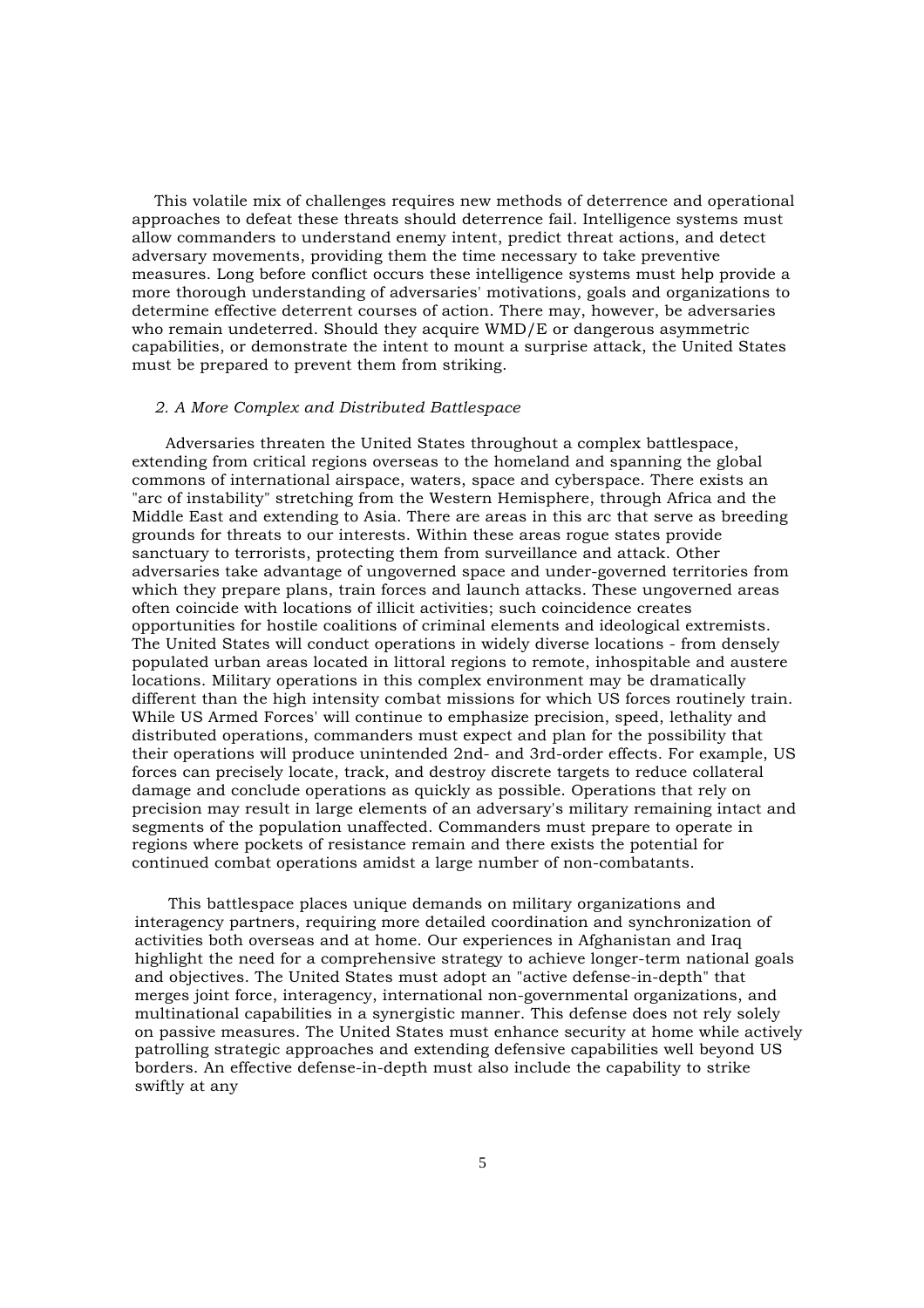target around the globe using forces at home as well as forward-based, forwarddeployed and rotational forces.

#### *3. Technology Diffusion and Access*

Global proliferation of a wide range of technology and weaponry will affect the character of future conflict. Dual-use civilian technologies, especially information technologies, high-resolution imagery and global positioning systems are widely available. These relatively low cost, commercially available technologies will improve the disruptive and destructive capabilities of a wide range of state and non-state actors. Advances in automation and information processing will allow some adversaries to locate and attack targets both overseas and in the United States. Software tools for network-attack, intrusion and disruption are globally available over the Internet, providing almost any interested adversary a basic computer network exploitation or attack capability. Access to advanced weapons systems and innovative delivery systems could fundamentally change warfighting and dramatically increase an adversary's ability to threaten the United States.

Technology diffusion and access to advanced weapons and delivery systems have significant implications for military capabilities. The United States must have the ability to deny adversaries such disruptive technologies and weapons. However, the Armed Forces cannot focus solely on these threats and assume there are not other challenges on the horizon. Ensuring current readiness while continuing to transform and maintaining unchallenged military superiority will require investment. These are not mutually exclusive goals. The Armed Forces must remain ready to fight even as they transform and transform even as they fight. Adopting an "in-stride" approach to transformation - through rapid prototyping, field experimentation, organizational redesign and concept development - will ensure US military superiority remains unmatched. Such an approach requires effective balancing of resources to recapitalize critical capabilities and modernize some elements of the force to maintain readiness while investing in programs that extend US military advantages into the future.

#### **D. Strategic Principles**

Commanders must develop plans that ensure they retain the agility to contend with uncertainty, apply effects decisively and integrate actions with other government agencies and multinational partners. Combatant commanders should consider these principles when planning and conducting operations. These principles guide the development of joint operations concepts and the capabilities the joint force requires.

#### *1. Agility*

It is imperative that the Armed Forces retain the ability to contend with the principal characteristic of the security environment - uncertainty. Agility is the ability to rapidly deploy, employ, sustain and redeploy capabilities in geographically separated and environmentally diverse regions. As commanders conduct operations they must consider the effects of surprise and the possibility that their forces may have to transition from one type or phase of an operation to another quickly, or conduct phases simultaneously, regardless of location. Agility, as a planning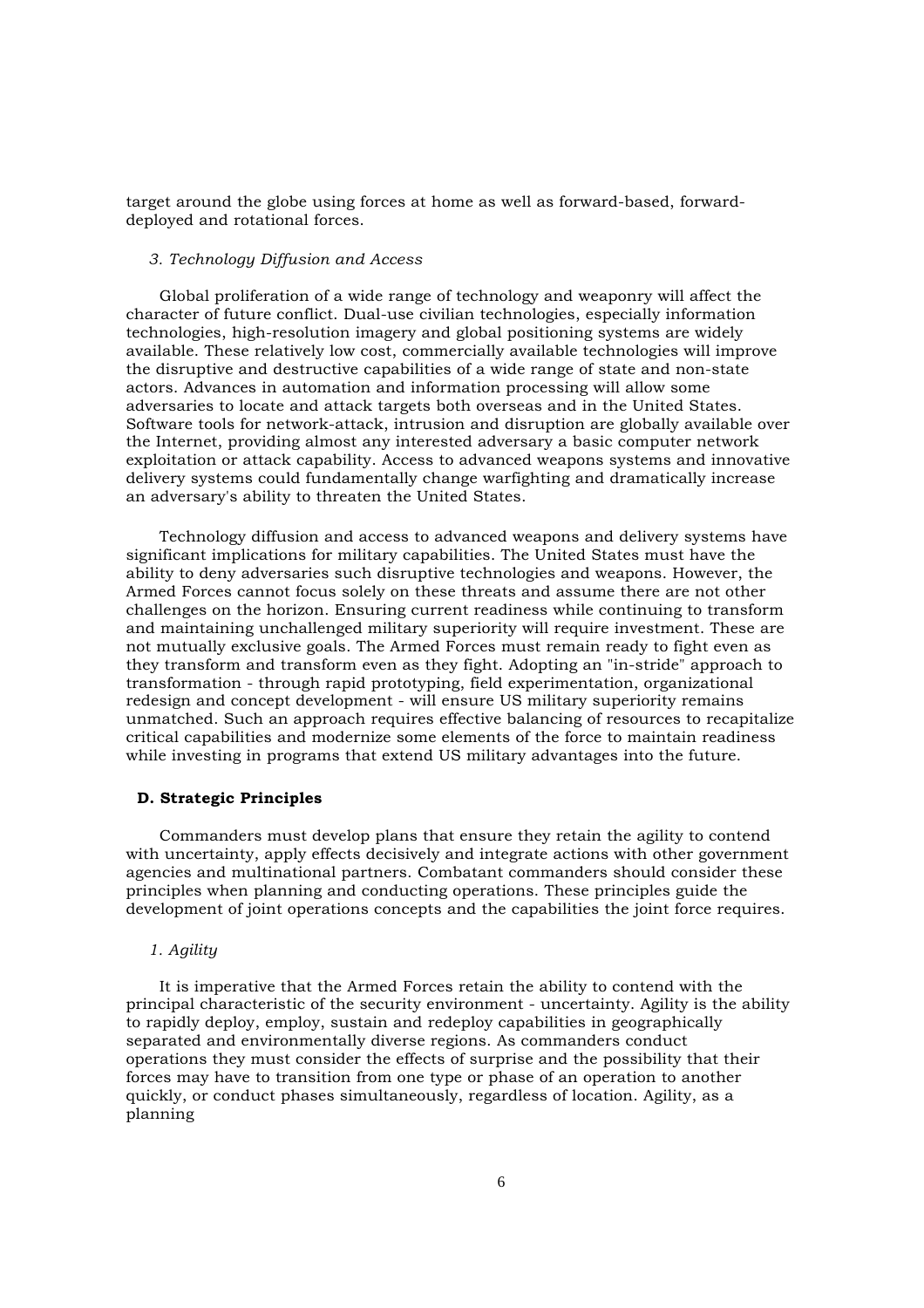principle, allows commanders to conduct simultaneous missions while retaining the ability to respond to emerging crises. Agility is key to quickly seizing the initiative across the range of military operations and ensuring the Armed Forces can act swiftly and decisively to protect US interests.

#### *2. Decisiveness*

Decisiveness allows combatant commanders to overwhelm adversaries, control situations and achieve definitive outcomes. Decisiveness requires tailored packages of joint capabilities designed to achieve specific effects and accomplish objectives. Achieving decisiveness may not require large force deployments but rather employing capabilities in innovative ways. Transforming the Armed Forces' capacity to mass effects while retaining the ability to mass forces, if needed, is key to achieving decisiveness. By focusing on decisive outcomes, combatant commanders can more precisely define the effects they must generate and determine the capabilities they require.

#### *3. Integration*

Commanders must ensure military activities are integrated effectively with the application of other instruments of national and international power to provide focus and unity of effort. Integration focuses on fusing and synchronizing military operations among the Services, other government agencies, the commercial sector, non-governmental organizations and those of partners abroad. Integration does not preclude the unilateral use of force, but rather seeks to ensure unity of effort and maximize the contribution of partners. Enabling multinational partners through security cooperation and other engagement activities enhances the ability of the Armed Forces to not only prevent conflict and deter aggression but also supports combatant commanders' plans to quickly undertake operations over great distances and in sometimes overlapping conflicts.

Agility, decisiveness, and integration support simultaneous operations, the application of overmatching power3 and the fusion of US military power with other instruments of power. These principles stress speed, allowing US commanders to exploit an enemy's vulnerabilities, rapidly seize the initiative and achieve endstates. They support the concept of surging capabilities from widely dispersed locations to mass effects against an adversary's centers of gravity to achieve objectives. Our strategic principles guide the application of military power to protect, prevent and prevail in ways that contribute to longer-term national goals and objectives.

# **II. National Military Objectives**

The 2004 NDS establishes four strategic objectives: secure the United States from direct attack; secure strategic access and maintain global freedom of action; establish security conditions conducive to a favorable international order; and strengthen alliances and partnerships to contend with common challenges. The NMS establishes

*<sup>3</sup>Overmatching power is the precise application of combat power to foreclose enemy options and rapidly seize the initiative to achieve conclusive victories.*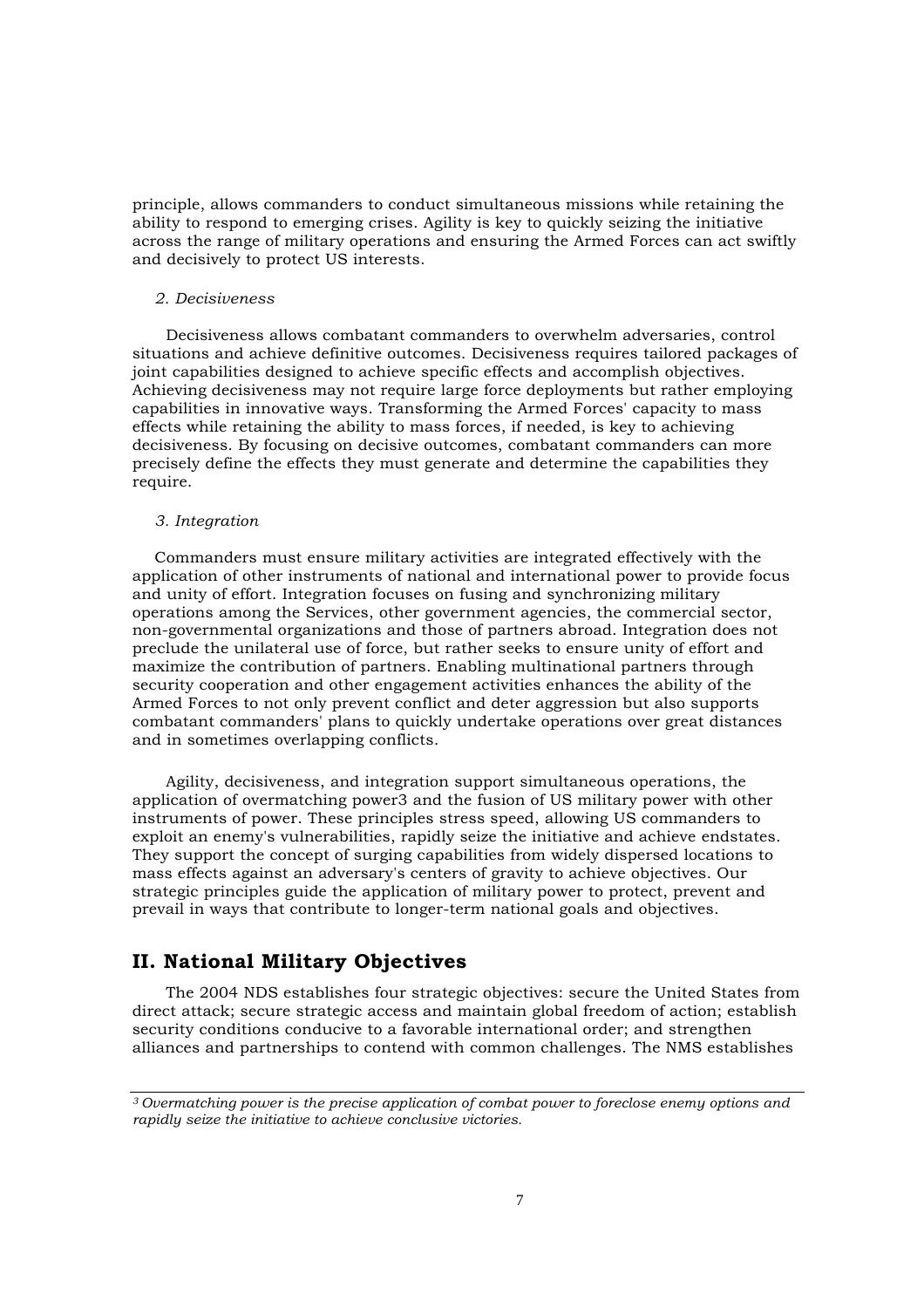three supporting military objectives: to **protect the United States** against external attacks and aggression; **prevent conflict and surprise attack**; **and prevail against adversaries**. These are the ends of the strategy and help to assure allies and friends, dissuade adversaries and deter aggression and coercion while ensuring the Armed Forces remain ready to defeat adversaries should deterrence and dissuasion fail. They serve as benchmarks to assess levels of risk and help to define the types and amounts of military capabilities required.

Joint operating concepts (JOCs), currently under development, support each objective and link specific tasks to programmatic actions as well as guide the development of plans and the execution of operations. The current set of JOCs - **Homeland Security, Stability Operations, Strategic Deterrence** and **Major Combat Operations** - represent related actions that support all of the NMS objectives. While some of the JOCs may focus on specific elements of the strategy, success requires integrated action and unity of effort across each of the concepts. Although military objectives have enduring elements, the ways to achieve those goals must evolve through experimentation, operational experience, and the development of transformational capabilities.

Several considerations will guide combatant commanders in their planning. First, NMS objectives are interrelated and require the application of capabilities across the tactical, operational and strategic spectrum. Each of the objectives will generally involve collaborative efforts with other agencies and departments in the US government. Second, commanders will need to develop plans to achieve objectives simultaneously. The ability to conduct simultaneous operations ensures the United States retains its initiative even during multiple operations. Finally, commanders cannot rely solely on reactive measures and a robust defensive posture to accomplish objectives. This strategy requires a posture of anticipatory self-defense, which reflects the need for prepared and proportional responses to imminent aggression. When directed, commanders will preempt in self-defense those adversaries that pose an

unmistakable threat of grave harm and which are not otherwise deterrable. **Applying Strategic Principles**

#### **A. Protect the United States**

Today, our first priority is to protect the United States. Joint forces help to secure the United States from direct attack through military activities

overseas, planning and execution of homeland defense and support to civil authorities. Our experience in the WOT reinforces the fact that protecting the Nation and its global interests requires more than passive defensive measures. The threats posed by terrorist groups

Strategic agility, integration and decisiveness allow the Armed Forces to move at great speed and distance to undertake combat operations quickly in sometimes overlapping conflicts. They guide the development of tailored, joint operations concepts that define how the Armed Forces employ capabilities across the range of military operations.

and rogue states, especially those that gain access to WMD/E, mandate an active defense-in-depth. Achieving this objective requires actions to counter threats overseas and close to their source; to secure our air, sea, space and land territorial approaches; and at home to defend against direct attacks. When directed, the Armed Forces provide military support to civil authorities, including capabilities to manage the consequences of an attack.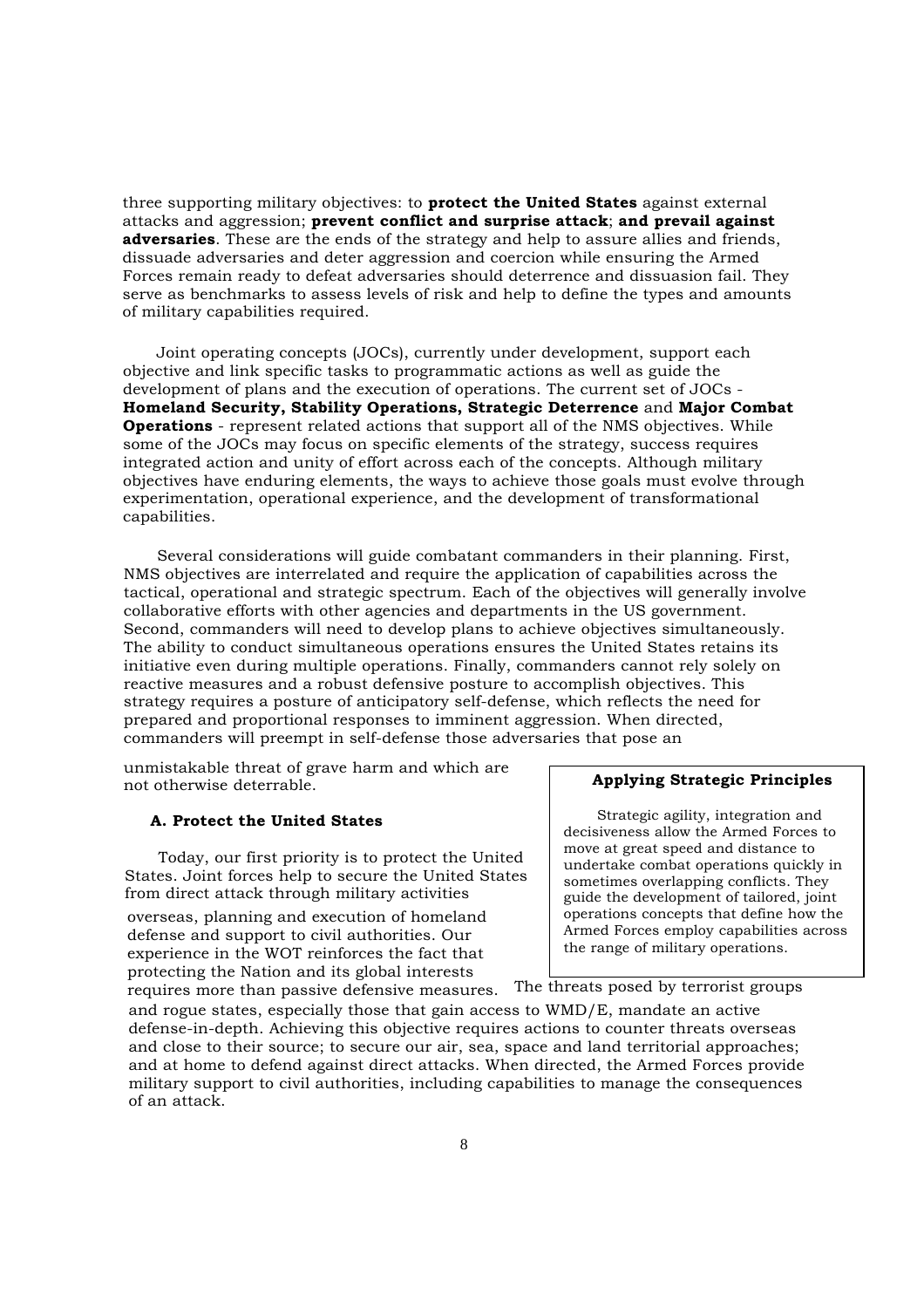**Countering Threats Close to their Source.** Our primary line of defense remains well forward. Forces operating in key regions are essential to the defense of the United States and to the protection of allies and US interests. Our theater security activities with multinational partners provide access to information and intelligence critical to anticipating and understanding new threats. This access supports the ability of the United States to project power against threats and support the establishment of an environment that reduces the conditions that foster extremist ideologies. Our forces, including those rotationally deployed and those stationed forward, will work cooperatively with other nations to encourage regional partners to eliminate threats and patrol ungoverned space. More directly, deployed military units will work closely with international partners and other US government agencies to take the battle to the enemy - engaging terrorist forces, terrorist collaborators and those governments harboring terrorists.

**Protecting Strategic Approaches.** The JOC for "Homeland Security" includes tasks to protect the United States from direct attack while securing the air, sea, land and space approaches to the United States. We will join the efforts of multinational partners and other US government agencies to form an integrated defense of the air, land, sea and space approaches in and around US sovereign territory. Protecting these strategic approaches requires persistent surveillance that allows the United States to identify, continuously track and interdict potential threats. This integrated defense is essential to securing strategic access and retaining US freedom of action.

**Defensive Actions at Home.** While we will attempt to counter threats close to their source and interdict them along the strategic approaches, we must retain the ability to defend the United States from an attack that penetrates our forward defenses. At home the Armed Forces must defend the United States against air and missile attacks, terrorism and other direct attacks. As necessary, the Armed Forces will protect critical infrastructure that supports our ability to project military power. When directed, the Armed Forces will temporarily employ military capabilities to support law enforcement agencies during special events. During emergencies the Armed Forces may provide military support to civil authorities in mitigating the consequences of an attack or other catastrophic event when civilian responders are overwhelmed. Military responses under these conditions require a streamlined chainof-command that integrates the unique capabilities of active and reserve military components and civilian responders. Effective defense in the face of adaptive adversaries will also require the exploitation of future technologies to improve capabilities to rapidly detect, assess and interdict WMD/E and emerging threats.

**Creating a Global Anti-Terrorism Environment.** In addition to defending the US homeland and supporting civil authorities, our strategy will diminish the conditions that permit terrorism to flourish. To defeat terrorists we will support national and partner nation efforts to deny state sponsorship, support, and sanctuary to terrorist organizations. We will work to deny terrorists safe haven in failed states and ungoverned regions. Working with other nations' militaries and other governmental agencies, the Armed Forces help to establish favorable security conditions and increase the capabilities of partners. The relationships developed in these interactions contribute to a global antiterrorism environment that further reduces threats to the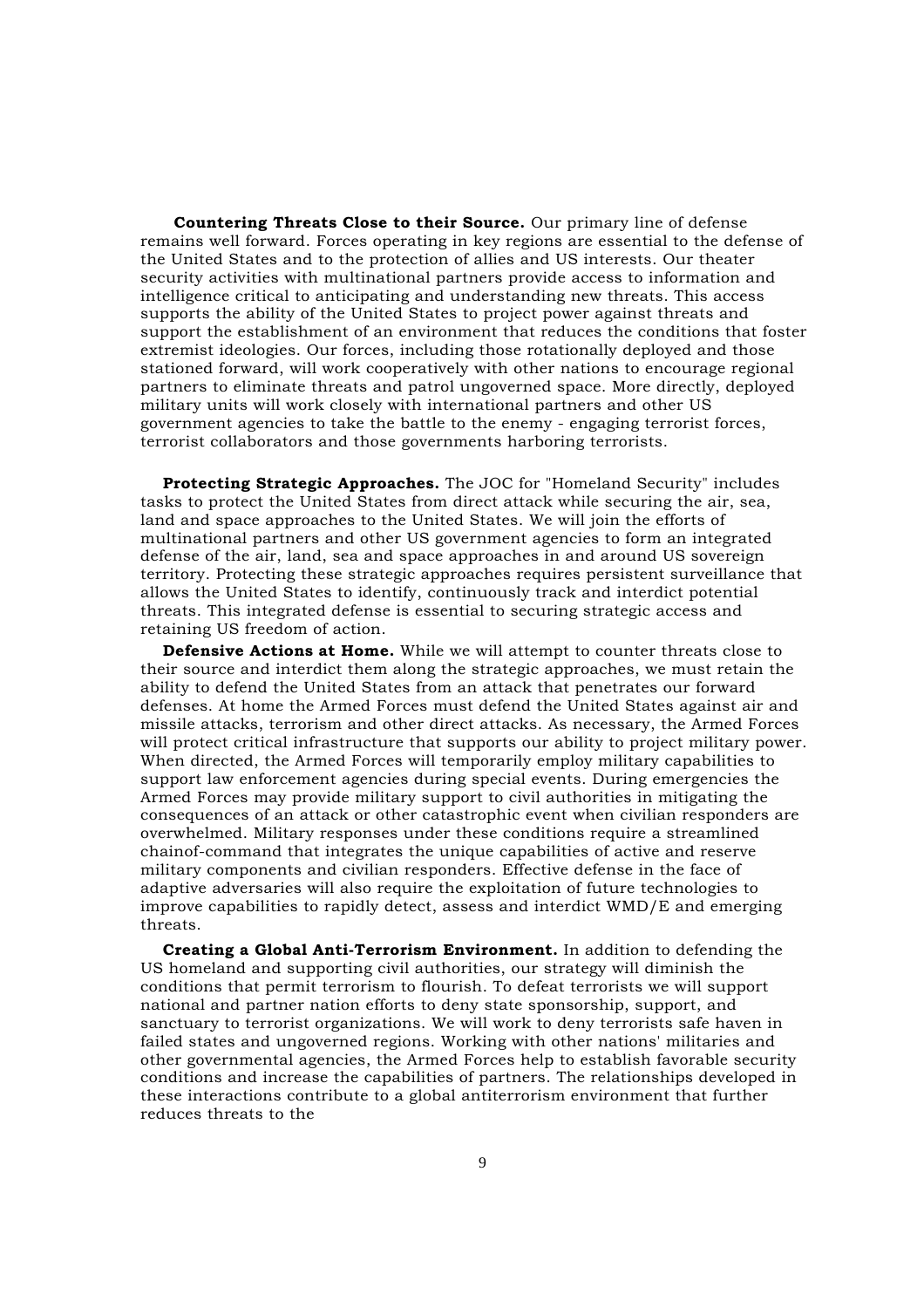United States, its allies and its interests. For example, intelligence partnerships with other nations can take advantage of foreign expertise and areas of focus and provide access to previously denied areas. These relationships are essential mission components to protecting the United States, contributing to deterrence and conflict prevention, as well as preventing surprise attacks.

#### **B. Prevent Conflict and Surprise Attacks**

The United States must prevent conflict and surprise attacks through actions that deter aggression and coercion while retaining the capability to act promptly in defending the nation. Preventing conflict and deterring aggression rely in large part on an integrated overseas presence. Overseas, US forces permanently based in strategically important areas, rotationally deployed forward in support of regional objectives, and temporarily deployed during contingencies convey a credible message that the United States remains committed to preventing conflict. These forces also clearly demonstrate that the United States will react forcefully should an adversary threaten the United States, its interests, allies and partners. The United States must remain vigilant in identifying conditions that can lead to conflict in anticipating adversary actions and in reacting more swiftly than in the past. The Joint Force will deploy forward with a purpose - on the ground, in the air, in space and at sea - and work with other nations to promote security and to deter aggression. Preventing conflict and surprise attacks requires that the Armed Forces take action to ensure strategic access, establish favorable security conditions and work to increase the capabilities of partners to protect common security interests.

**Forward Posture and Presence.** Increasing the capabilities of partners and their willingness to cooperate in operations that ensure regional security requires an integrated, global view of our long-term strategy and enhancements to our overseas military posture. Combatant commanders, employing a mix of forward stationed, rotational and temporarily deployed capabilities tailored to perform specific missions, improve our ability to act within and across borders, strengthen the role of partners and expand joint and multinational capabilities. Posture and presence enhancements also serve to assure our friends; improve the ability to prosecute the WOT; deter, dissuade and defeat other threats; and support transformation. These changes, developed in anticipation of future threats, help to ensure strategic access to key regions and lines of communications critical to US security and sustaining operations throughout the battlespace. Within the process of adjusting our overseas presence, combatant commanders must develop and recommend posture adjustments that enable expeditionary, joint, and multinational forces to act promptly and globally while establishing favorable security conditions. The value and utility of having forces forward goes beyond winning on the battlefield. Employing forces in instances short of war demonstrates the United States' willingness to lead and encourages others to help defend, preserve and extend the peace.

**Promote Security.** The visible and purposeful presence of US military capabilities is an integral part of an active global strategy to ensure security and stability. Military forces engage in security cooperation (SC) activities to establish important military interactions, building trust and confidence between the United States and its multinational partners. These relatively small investments often produce results that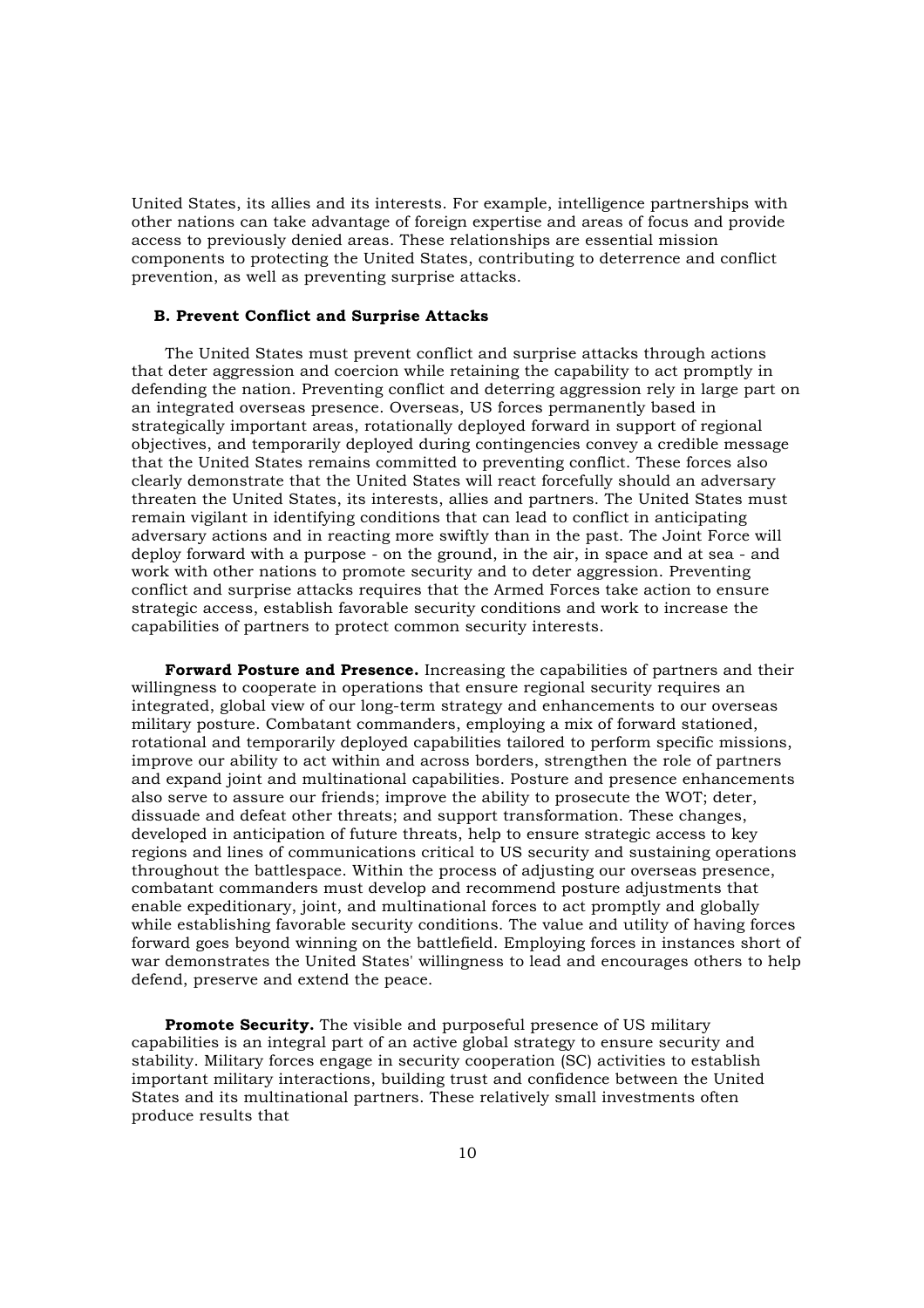far exceed their cost. SC complements other national-level efforts to prevent conflict and promote mutual security interests. These activities encourage nations to develop, modernize and transform their own capabilities, thereby increasing the capabilities of partners and helping them to help themselves. SC helps resolve doctrinal employment differences among military counterparts, enhances important intelligence and communication linkages and facilitates rapid crisis response. Active SC contributes to stability in key areas of the world while dissuading potential adversaries from adopting courses of action that threaten stability and security. In this way, we facilitate the integration of military operations with allies, contribute to regional stability, reduce underlying conditions that foment extremism and set the conditions for future success.

**Deterring Aggression.** Deterrence rests on an adversary understanding that the United States has an unquestioned ability to deny strategic objectives and to impose severe consequences in response to hostile or potentially hostile actions. Deterring aggression and coercion must be anticipatory in nature to prevent the catastrophic impact of attacks using biological, chemical or nuclear weapons on civilian population centers in the United States or in partner nations. The Armed Forces have the capability to exercise flexible deterrent options (FDOs) with appropriate combat power to defuse a crisis or force an adversary to reevaluate its courses of action. Combatant commanders build upon the capabilities of early arriving FDOs to support the swift defeat of an adversary when necessary. Moreover, they employ capabilities to establish favorable security conditions in which other, non-military FDOs can succeed. Effective deterrence requires a strategic communication plan that emphasizes the willingness of the United States to employ force in defense of its interests. The participation of combatant commanders is essential in developing a strategic communication plan that conveys US intent and objectives, and ensures the success of the plan by countering adversary disinformation and misinformation. Such strategic communication can help avoid conflict or deescalate tensions among adversaries.

The United States requires a broad set of options to discourage aggression and coercion. Nuclear capabilities continue to play an important role in deterrence by providing military options to deter a range of threats, including the use of WMD/E and

large-scale conventional forces. Additionally, the extension of a credible nuclear deterrent to allies has been an important nonproliferation tool that has removed incentives for allies to develop and deploy nuclear forces. Deterring aggression by a wider range of adversaries requires transforming existing US strategic nuclear forces into a new triad composed of a diverse portfolio of capabilities. This new model for strategic deterrence includes non-nuclear and nuclear strike forces, active and passive defenses, as well as infrastructure to build and maintain the force. Improvements and enhancements to non-nuclear strike capabilities, information operations, command and control, intelligence and space forces will contribute to a more robust and effective deterrent capability. Future advances in targeting and precision will provide the capabilities necessary to defeat a wider range of targets while reducing collateral damage.

**Preventing Surprise Attacks**. Military forces can no longer focus solely on responding to aggression. The potentially horrific consequences of an attack against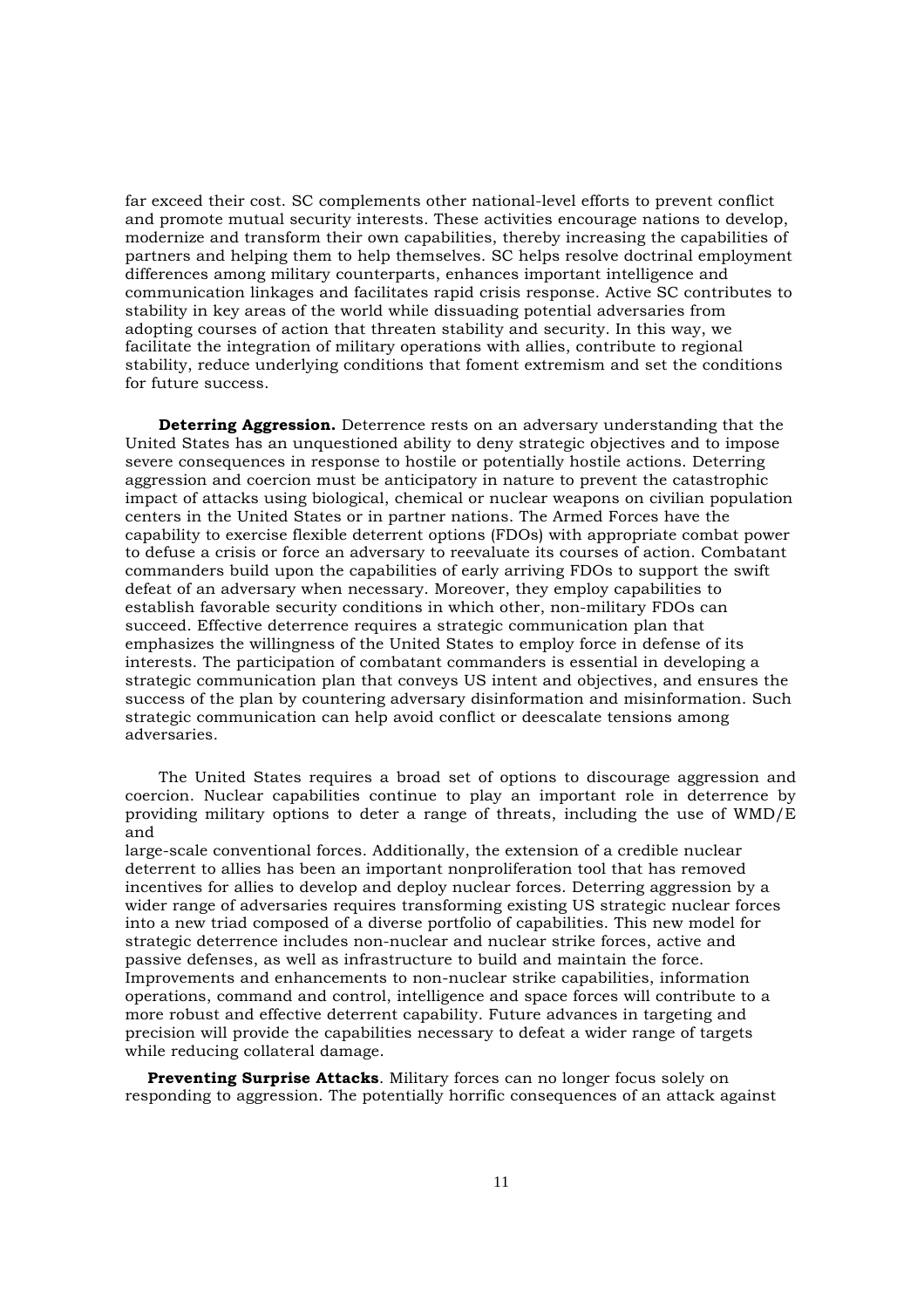the United States demand action to secure the Nation from direct attack by eliminating certain threats before they can strike. Deterring threats and preventing surprise attacks will place increasing demands on intelligence assets, the agility and decisiveness of the force and the ability to work time-critical issues in the interagency setting. Preventative missions require shared, "actionable" intelligence, and rules of engagement that allow commanders to make timely decisions. This decision making process stresses collaboration, speed and responsiveness - key ingredients required when exploiting time-sensitive opportunities as they arise, especially against mobile, time critical targets. These missions require exacting analysis and synthesis of intelligence gathered by a combination of capabilities, including human and technical collectors. These operations will generally involve coordinated efforts with other agencies and departments in the US government, placing a premium on information sharing, intelligence fusion and collaborative planning.

JOCs for **stability operations** and **strategic deterrence** are essential to how combatant commanders employ forces before, during and after conflict. Preventing conflict requires the capability to perform stability operations to maintain or reestablish order, promote peace and security or improve existing conditions. This will involve close coordination with other elements of the US government and multinational partners. Such actions reduce the underlying conditions that foster terrorism and the extremist ideologies that support terrorism. Stability operations create favorable security conditions that allow other instruments of national and international power to succeed. Preventing conflict and surprise attacks is a key element to protecting the United States from direct attack and helps to set the conditions in which the Armed Forces can prevail against adversaries.

#### **C. Prevail Against Adversaries**

When necessary, the Armed Forces will defeat adversaries. Developments in the security environment necessitate a Joint Force that can achieve tactical and operational success and prevail in a manner that establishes favorable security conditions and ensures enduring victories. Terrorist attacks demonstrate that conflict is not limited to geographic borders and that defeating root causes of terrorism requires a total national effort. The United States will constantly strive to enlist the support of the international community and increase the capabilities of partners to contend with common challenges, but will not hesitate to act alone, if necessary.

**Swiftly Defeat Adversaries**. Some operation plans will focus on achieving a limited set of objectives. Commanders' plans to swiftly defeat adversaries will include options to: alter the unacceptable behavior or policies of states; rapidly seize the initiative or prevent conflict escalation; deny an adversary sanctuary, defeat his offensive capabilities or objectives; and provide support to post-conflict stability. In each case, the Joint Force must combine speed, agility and superior warfighting ability to generate decisive effects. Moving forces into multiple geographic locations will require assured strategic access as well as strategic and tactical lift systems robust enough to conduct and sustain multiple, simultaneous operations. Swiftly defeating adversaries in overlapping operations will require the ability to quickly reconstitute, reconfigure and redeploy forces to conduct another campaign.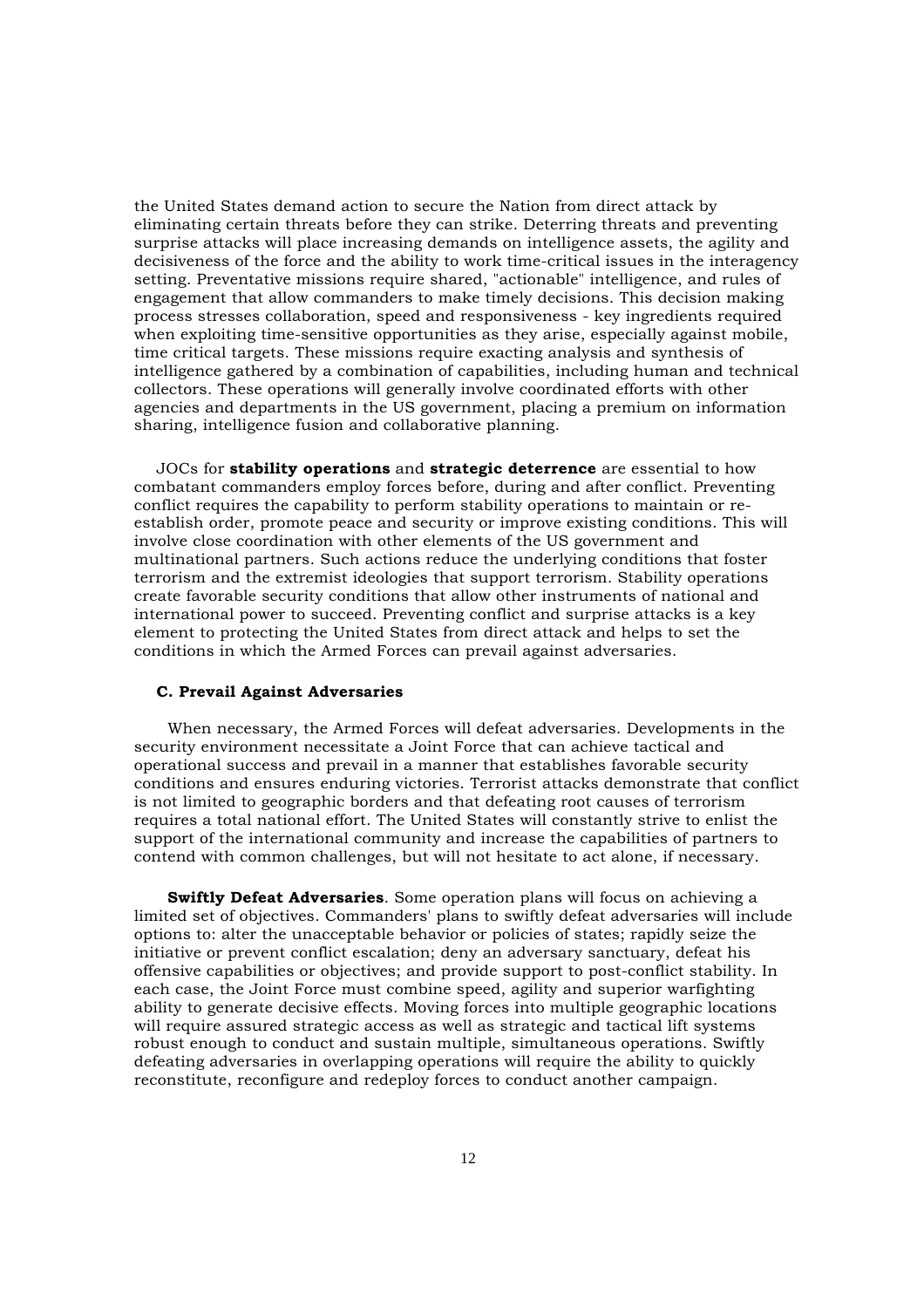**Win Decisively.** Where necessary, commanders' plans will include options to rapidly transition to a campaign to win decisively and achieve enduring results. The capabilities required for major combat operations must be applicable to the full spectrum of threats ranging from state to non-state adversaries employing traditional and/or asymmetric capabilities. A campaign to win decisively will include actions to: destroy an adversary's military capabilities through the integrated application of air, ground, maritime, space and information capabilities; and potentially remove adversary regimes when directed. Such campaigns require capabilities for conventional warfighting, unconventional warfare, homeland security, stability and post-conflict operations, countering terrorism and security cooperation activities.

**Stability Operations.** Winning decisively will require synchronizing and integrating major combat operations, stability operations and significant post-conflict interagency operations to establish conditions of stability and security favorable to the United States. The Joint Force must be able to transition from major combat operations to stability operations and to conduct those operations simultaneously. At the operational level, military post-conflict operations will integrate conflict termination objectives with diplomatic, economic, financial, intelligence, law enforcement and information efforts. Joint forces will, where appropriate, synchronize and coordinate their operations and activities with international partners and nongovernmental organizations. These missions render other instruments of national power more effective and set the conditions for long-term regional stability and sustainable development.

The JOCs for **major combat operations** and **stability operations** are complementary and must be fully integrated and synchronized in campaign planning. These concepts allow the Joint Force to conduct sequential, parallel or simultaneous operations throughout the physical and information domains of the global battlespace. The goal of these JOCs is to sustain increased operating tempo, place continuous pressure on the adversary and synchronize military action with the application of other instruments of national power.

# **III. A Joint Force for Mission Success**

The objectives of protect, prevent and prevail provide the foundation for defining military capabilities and creating a joint force that can contend effectively with uncertainty. They support a capabilities-based approach that focuses on how adversaries will fight in the future rather than on which specific adversaries we may fight. The Armed Forces must have the ability to defeat opponents that possess WMD/E, combine both low-tech and high-tech capabilities and merge traditional and asymmetric capabilities in an attempt to overcome US military advantages.

Defeating adaptive adversaries requires flexible, modular and deployable joint forces with the ability to combine the strengths of individual Services, combatant commands, other government agencies and multinational partners. Joint forces will require new levels of interoperability and systems that are "born joint," i.e., conceptualized and designed with joint architectures and acquisition strategies. This level of interoperability ensures that technical, doctrinal and cultural barriers do not limit the ability of joint commanders to achieve objectives. The goal is to design joint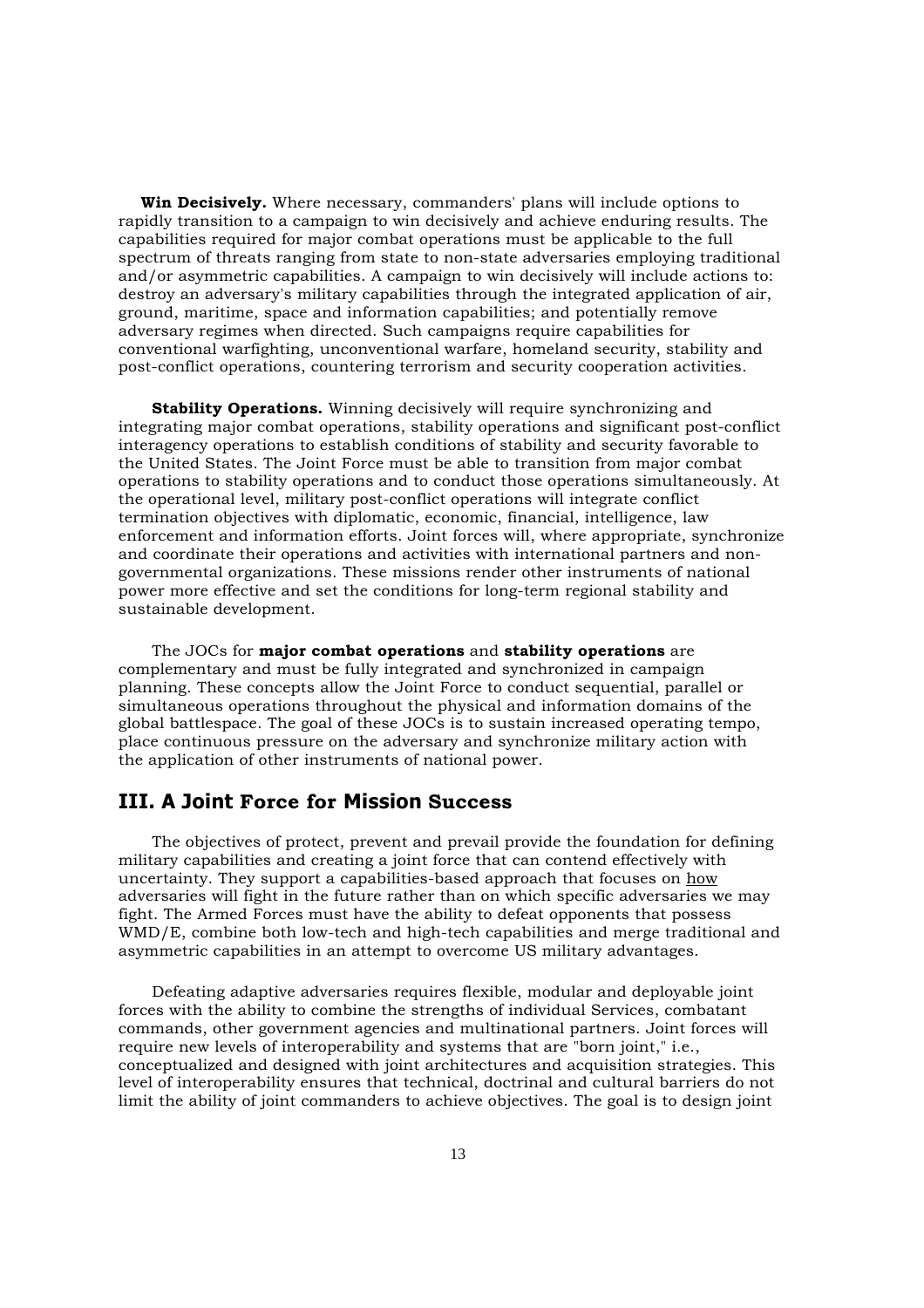force capabilities that increase the range of options - from kinetic to non-kinetic available to the President and Secretary of Defense.

#### **A. Desired Attributes**

The challenge over the next decade will be to develop and enhance joint capabilities in a time of global war, finite resources and multiple commitments. While the United States enjoys an overwhelming qualitative advantage today, sustaining and increasing this advantage will require transformation - a transformation achieved by combining technology, intellect and cultural changes across the joint community. The Armed Forces must be able to evaluate challenges, leverage innovation and technology and act decisively in pursuit of national goals.

Joint forces operating in this complex battlespace must be fully integrated and adaptable to anticipate and counter the most dangerous threats. They will also require expeditionary capabilities with highly mobile forces skilled in flexible, adaptive planning and decentralized execution even when operating from widely dispersed locations. Operational planning and execution requires decision superiority and the prerequisite authority to take actions and exploit fleeting opportunities. The joint force will use superior intelligence and the power of information technologies to increase decision superiority, precision and lethality of the force. A networked force capable of decision superiority can collect, analyze and rapidly disseminate intelligence and other relevant information from the national to tactical levels, then use that information to decide and act faster than opponents.

#### **Joint Force Attributes (Characteristics Describing the Joint Force)**

- Fully Integrated-functions and capabilities focused toward a unified purpose. Expeditionary-rapidly deployable, employable and sustainable throughout the global battlespace.
- Networked-linked and synchronized in time and purpose.
- Decentralized-integrated capabilities operating in a joint manner at lower echelons. Adaptableprepared to quickly respond with the appropriate capabilities mix.
- Decision superiority-better-informed decisions implemented faster than an adversary can react.
- Lethality-destroy an adversary and/or his systems in all conditions.

*Joint Operations Concepts*

A joint force with these attributes requires more than technological solutions. It relies on disciplined, skilled, dedicated and professional service men and women. It also requires informed and empowered joint leaders who combine superior technical skills, operational experience, intellectual understanding and cultural expertise to employ capabilities and perform critical joint functions. A joint force, possessing the attributes described and comprised of highly motivated professionals, will produce creative solutions to the most difficult problems.

#### **B. Functions and Capabilities**

Inherent in each military objective is a series of functions that the Joint Force must perform. Commanders derive their tasks and define required capabilities through an analysis of these functions and the concepts that describe how the Armed Forces will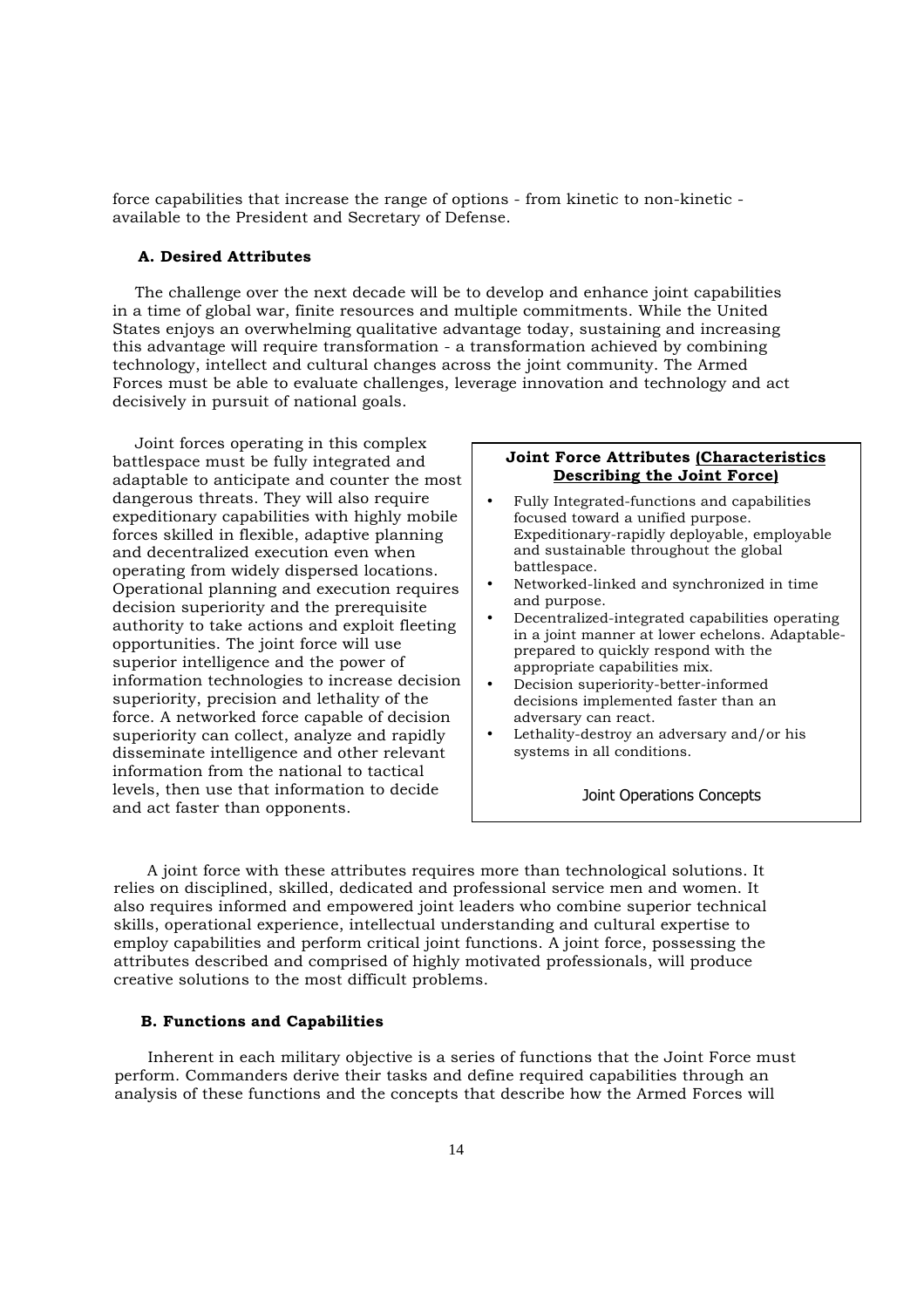perform them. Capabilities that allow the Joint Force to perform these functions result from combinations of joint doctrine, organization, training programs, materiel solutions, leadership, personnel and facilities.

#### *1. Applying Force*

The application of military force to achieve the objectives of the NMS is the primary task of the Armed Forces. It requires the integrated use of maneuver and engagement to create precisely defined effects. Force application includes force movement to gain positional and temporal advantage to rapidly seize the initiative and complicate an adversary's defensive plans. Force application integrates air, land, sea, special operations, information and space capabilities. It also requires unprecedented levels of persistence that allow commanders, even in a high-threat environment, to assess results against mission objectives, adjust capabilities accordingly and reengage as required.

Applying force requires power projection assets to move capabilities rapidly, employ them precisely and sustain them even when adversaries employ anti-access and counter power projection strategies. Such power projection requires assured access to theaters of operation and enhanced expeditionary capabilities that support operational maneuver from strategic distances. Strong regional alliances and coalitions enhance expeditionary capabilities by providing physical access to host nation infrastructure and other support. They also provide access to regional intelligence that enables the precise application of military capabilities and allows the United States to focus combat power more effectively at the critical time and place. Achieving shared situational awareness with allies and partners will require compatible information systems and security processes that protect sensitive information without degrading the ability of multinational partners to operate effectively with US elements. Such information and intelligence sharing helps builds trust and confidence essential to strong international partnerships.

Force application focuses more on generating the right effects to achieve objectives than on generating overwhelming numbers of forces. The application of force against widely dispersed adversaries, including transnational terrorist organizations, will require improved intelligence collection and analysis systems. Effective global strike to damage, neutralize or destroy any objective results from a combination of precision and maneuver and the integration of new technologies, doctrine and organizations. Defeating the most dangerous threats will require persistence in force application that allows strikes against time-sensitive and timecritical targets. Ensuring capabilities are positioned and ready to conduct strikes against these targets requires the ability to sustain operations over time and across significant distances.

#### *2. Deploying and Sustaining Military Capabilities*

Force application in multiple overlapping operations will challenge sustainment capabilities. Sustaining such operations requires the ability to support forces operating in and from austere or unimproved forward locations. Additionally, the increasing importance of mobility will necessitate more expeditionary logistics capabilities. Focused logistics provides the right personnel, equipment and supplies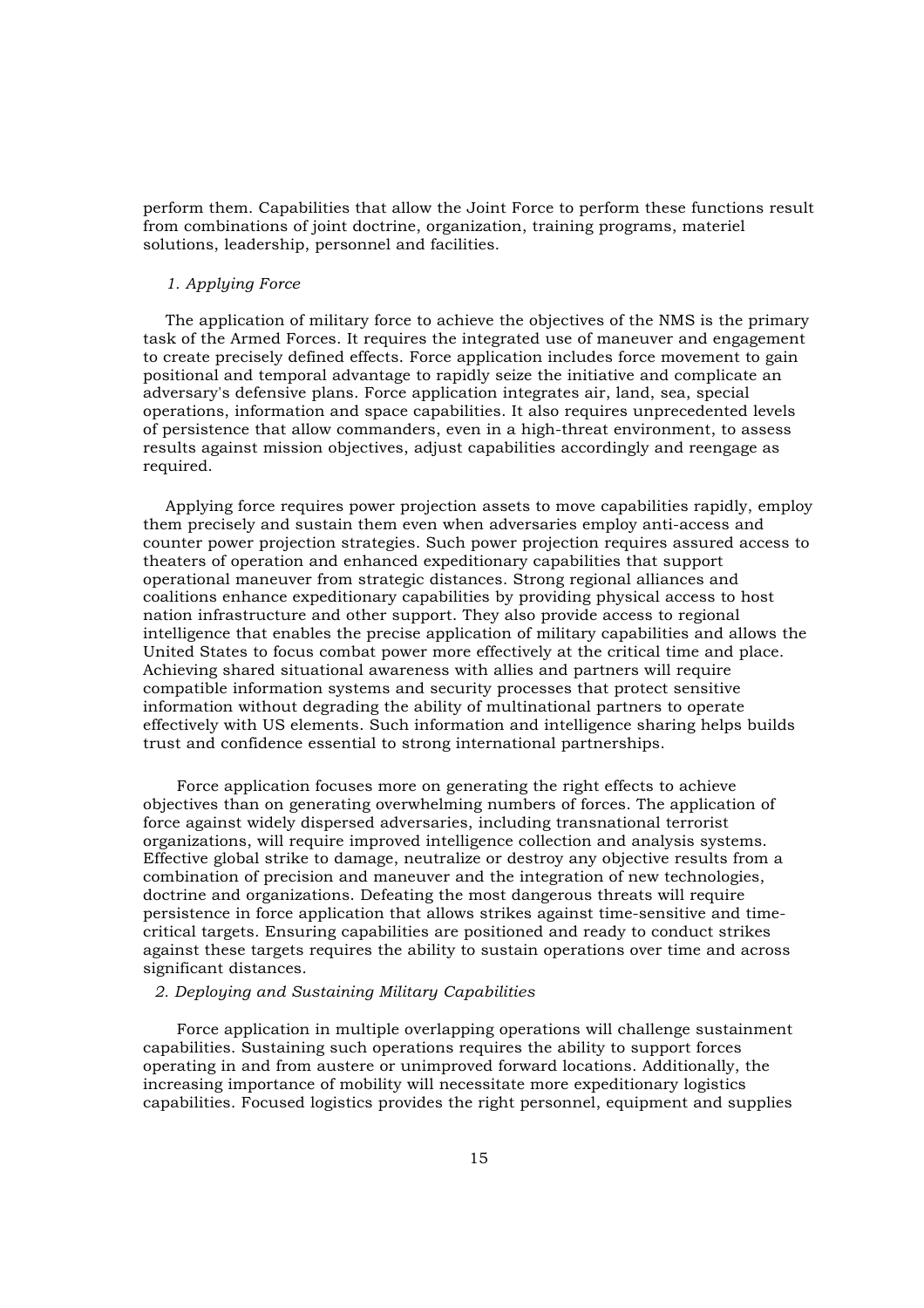in the right quantities and at the right place and time. Such focused logistics capabilities will place a premium on networking to create a seamless end-to-end logistics system that synchronizes all aspects of the deployment and distribution processes.

Overlapping major combat operations place major demands on strategic mobility. Achieving objectives in such operations requires robust sealift, airlift, aerial refueling and pre-positioned assets. Strategic mobility that supports these operations also requires supporting equipment to store, move and distribute materiel and an information infrastructure to provide real-time visibility of the entire logistics chain.

Sustainment includes force generation and management activities that ensure the long-term viability of the force. Force generation includes recruiting, training, educating and retaining highly qualified people in the Active and Reserve Components as well as within the DOD civilian and contracted workforce. These personnel must have the right skill sets to apply joint doctrine within their organizations. Force generation requirements must include planning, programming, acquisition, maintenance, repair and recapitalization of equipment and infrastructure to maintain readiness.

Force management contributes to improving readiness levels even during highintensity operations. It considers the effects of modernization and transformation on unit availability, readiness and integration. Force management policies, including force rotation policies that reduce stress on the joint force, evolve from continuous assessments of operational requirements. They also help to determine the appropriate locations, capabilities and associated infrastructure required to support multiple, simultaneous operations. Force management policies help define the right mix of Active and Reserve Component forces and ensure a proper balance of capabilities.

#### *3. Securing Battlespace*

The Armed Forces must have the ability to operate across the air, land, sea, space and cyberspace domains of the battlespace. Armed Forces must employ military capabilities to ensure access to these domains to protect the Nation, forces in the field and US global interests. The non-linear nature of the current security environment requires multi-layered active and passive measures to counter numerous diverse conventional and asymmetric threats. These include conventional weapons, ballistic and cruise missiles and WMD/E. They also include threats in cyberspace aimed at networks and data critical to US information-enabled systems. Such threats require a comprehensive concept of deterrence encompassing traditional adversaries, terrorist networks and rogue states able to employ any range of capabilities.

The Armed Forces require new capabilities to detect and interdict a wide range of threats close to their source and throughout the strategic approaches. The availability of intelligence and dual use technology to a wider variety of potential adversaries poses an increasing danger, providing them the ability to interrupt or exploit US information systems. Adversaries may find new and innovative ways to combine capabilities into effective weapons and enhance their ability to threaten the United States. Military forces must have both the means and established rules of engagement to take action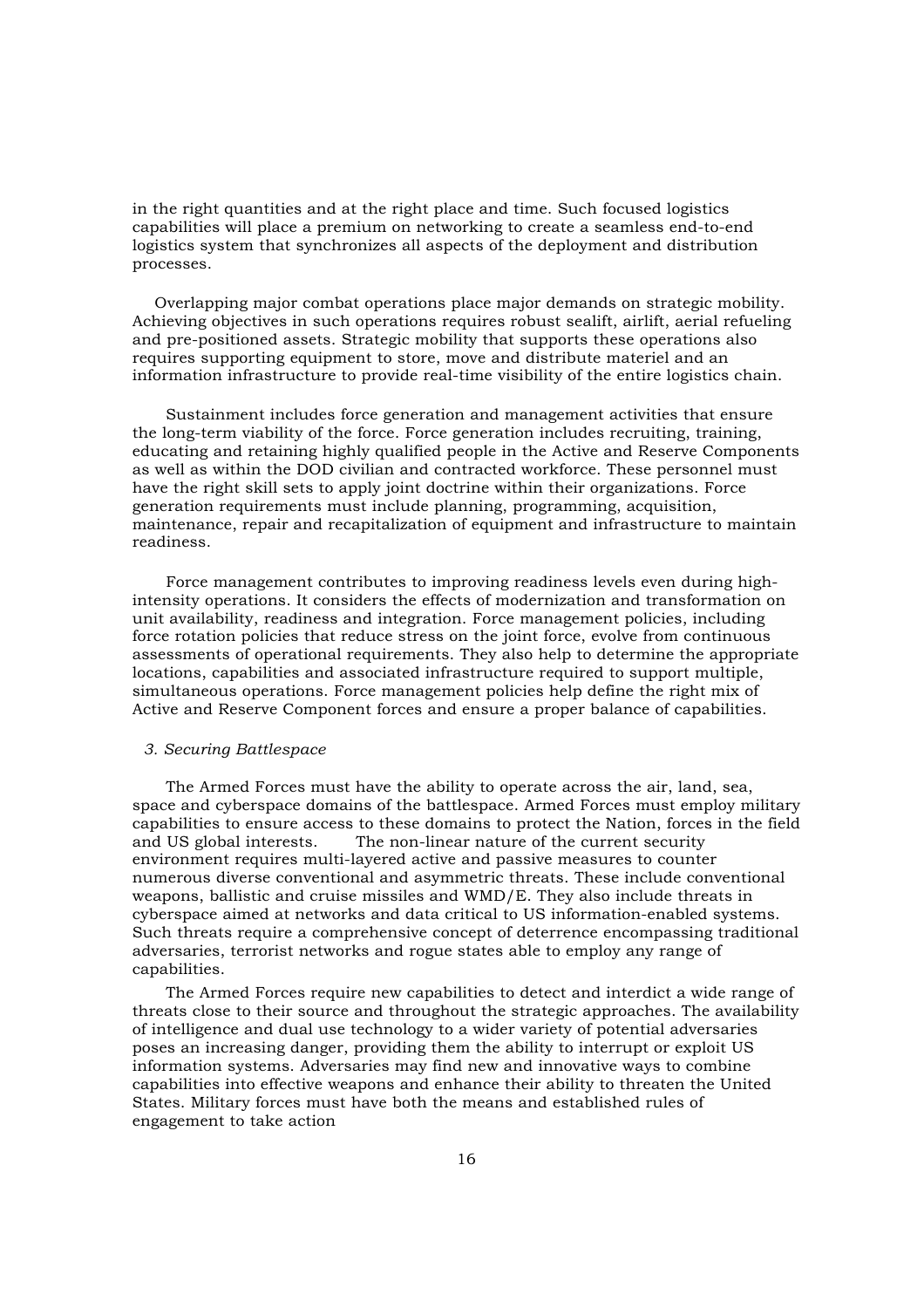ranging from active counter proliferation to military action that supports nonproliferation policies. Securing battlespace will require cooperative activities with other government agencies and multinational partners to deny the use of these capabilities and to counter asymmetric attacks. This requires doctrine, tools and training to more effectively synchronize military capabilities with non-DOD assets.

Consequence management capabilities are essential in the aftermath of an attack, especially an attack with WMD/E. Such capabilities limit damage and casualties and include actions to counter the effects of WMD/E or the intentional or unintentional release of toxic chemicals following military operations. Consequence management helps restore affected areas through actions that contain, neutralize and decontaminate weapon agents. When directed, the Joint Force will extend consequence management assistance to allies and other security partners.

Military operations require information assurance that guarantees access to information systems and their products and the ability to deny adversaries access to the same. Securing the battlespace includes actions to safeguard information and command and control systems that support the precise application of force and sustainment activities that ensure persistence across the full range of military operations. Securing battlespace ensures the ability of the Armed Forces to collect, process, analyze and disseminate all-source intelligence and other relevant information that contribute to decision superiority.

#### *4. Achieving Decision Superiority*

Decision superiority - the process of making decisions better and faster than an adversary - is essential to executing a strategy based on speed and flexibility. Decision superiority requires new ways of thinking about acquiring, integrating, using and sharing information. It necessitates new ideas for developing architectures for command, control, communications and computers (C4) as well as the intelligence, surveillance and reconnaissance assets that provide knowledge of adversaries. Decision superiority requires precise information of enemy and friendly dispositions, capabilities, and activities, as well as other data relevant to successful campaigns. Battlespace awareness, combined with responsive command and control systems, supports dynamic decision-making and turns information superiority into a competitive advantage adversaries cannot match.

Persistent surveillance, ISR management, collaborative analysis and on-demand dissemination facilitate battlespace awareness. Developing the intelligence products to support this level of awareness requires collection systems and assured access to air, land, sea and space-based sensors. Human collectors are a critical element in the collection system; they provide the ability to discern the intention of adversaries and produce actionable intelligence for plans and orders. Intelligence analysts operating well forward must have the ability to reach back to comprehensive, integrated databases and to horizontally integrate information and intelligence. The entire system must be supported by effective counterintelligence capabilities that deny an adversary access to critical information.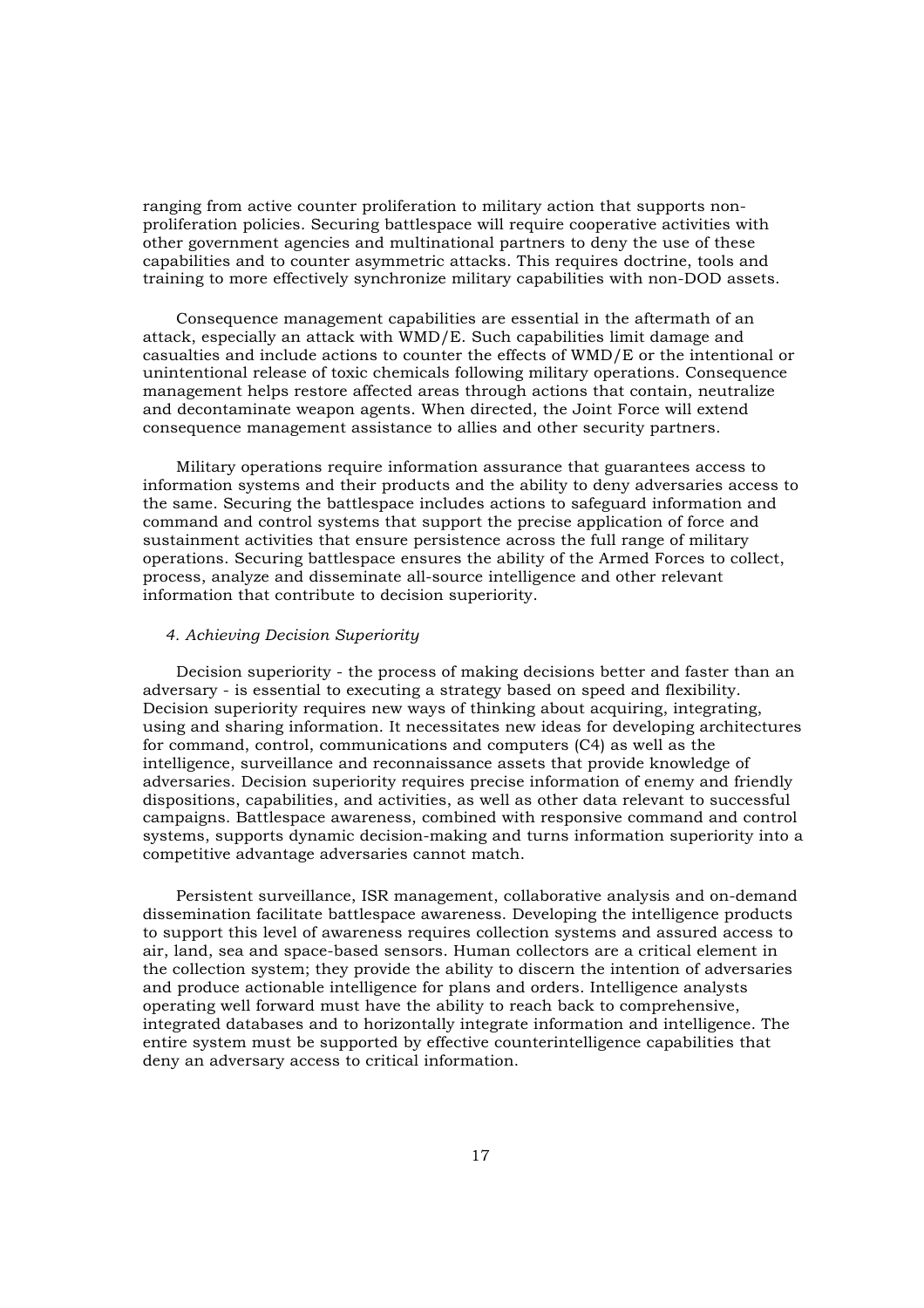Battlespace awareness requires the ability to share relevant information with other government agencies and allies. Such information sharing requires multi-level security capabilities that allow multinational partners and other government agencies to access and use relevant information while reducing the probability of compromise. Seamless multi-level security access will empower distributed command and control and provide increased transparency in multinational operations. Decisions to apply force in multiple, widely dispersed locations require highly flexible and adaptive joint command and control processes. Commanders must communicate decisions to subordinates, rapidly develop alternative courses of action, generate required effects, assess results and conduct appropriate follow-on operations.

The Joint Force requires the ability to conduct information operations, including electronic warfare, computer network operations, military deception, psychological operations and operations security that enable information superiority. Information operations must be adaptive - tailorable to specific audiences and requirements and flexible enough to accommodate operational adjustments. Should deterrence fail, information operations can disrupt an enemy's network and communicationsdependent weapons, infrastructure and command and control and battlespace management functions. Information operations, both offensive and defensive, are key to ensuring US freedom of action across the battlespace.

A decision superior joint force must employ decision-making processes that allow commanders to attack time-sensitive and time-critical targets. Dynamic decisionmaking brings together organizations, planning processes, technical systems and commensurate authorities that support informed decisions. Such decisions require networked command and control capabilities and a tailored common operating picture of the battlespace. Networking must also provide increased transparency in multinational operations and support the integration of other government agencies and multinational partners into joint operations. Force application, sustainment and actions to secure battlespace will rely on these capabilities.

# **IV. Force Design and Size**

#### **A. Force Design and Size**

The 2004 NDS directs a force sized to defend the homeland, deter forward in and from four regions, and conduct two, overlapping "swift defeat" campaigns. Even when committed to a limited number of lesser contingencies, the force must be able to "win decisively" in one of the two campaigns. This "l-4-2-1" force-sizing construct places a premium on increasingly innovative and efficient methods to achieve objectives. The construct establishes mission parameters for the most demanding set of potential scenarios and encompasses the full range of military operations. It does not represent a specific set of scenarios nor reflect temporary conditions. As a result, planners and programmers should take into account the following implications of the construct.

**Baseline Security Posture.** Combatant commanders will perform their missions within a baseline security posture that includes the WOT, ongoing operations and other day-to-day activities to which US forces remain committed and from which they are unlikely to disengage entirely. The extremely demanding circumstances associated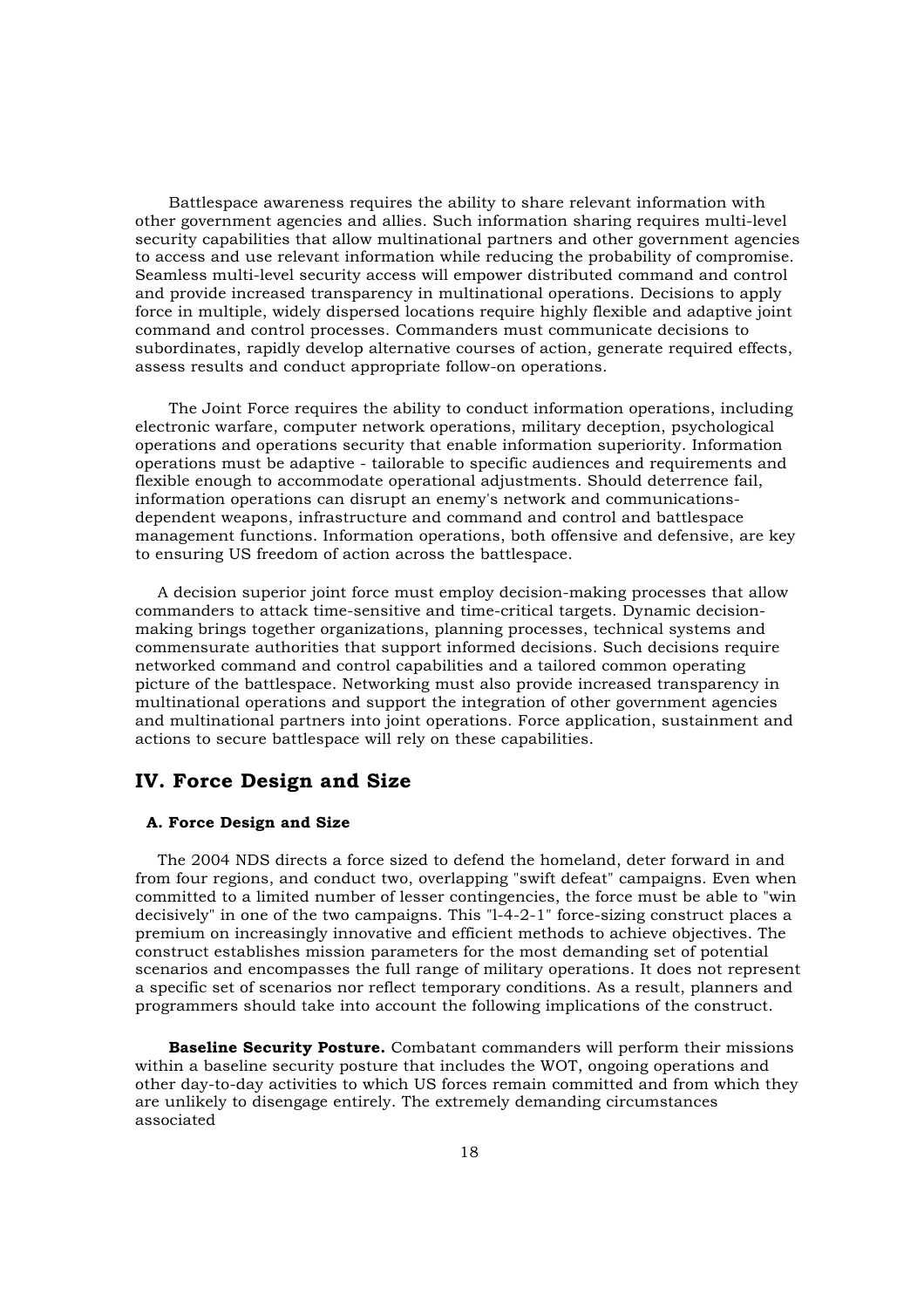with the ongoing WOT are likely to endure for the foreseeable future. Because postconflict and WOT operations are likely of long duration and will vary in intensity, planners must account for the capabilities required to achieve campaign objectives. Commanders must develop options to achieve success given this baseline security posture and identify capability trade-offs necessary to manage increased risks.

**Adequacy and Presence.** Determining the size of the force requires assessing the adequacy of the force to meet current and future challenges and the optimization of current end strength and force/ capabilities mix. Sizing the force must consider the allocation, location, distribution and support of overseas forces. Sizing must account for sustaining permanently stationed, rotationally and temporarily deployed forward forces; overseas infrastructure; and resources, including the strategic lift and security necessary to project and sustain these capabilities over time. Some crises may prove more difficult than anticipated or may escalate quickly. Reducing this risk and ensuring the ability of the Armed Forces to prevail will require "early-entry" capabilities forward for rapid action, while relying on surge capacity to provide followon forces.

**Disengagement.** While the force-planning construct assumes that the United States will disengage from some contingencies when faced with a second overlapping campaign, there may be some lesser contingencies that the United States is unwilling or unable to terminate quickly. There may be forces conducting long-term stability operations to reestablish favorable post conflict security conditions from which the United States cannot disengage. Under such circumstance some important capabilities may not be readily available at the outset of a subsequent conflict. Combatant commanders must consider this possibility when preparing to undertake operations, as many of the same capabilities critical to campaigns are required to conduct lesser contingency operations.

**Escalation.** Actions to size the force must take into account the fact that lesser contingencies have the potential to escalate to more demanding campaigns. Providing a wider range of military options during crises requires a force sized for a probable level of commitment across the full range of military operations - while ensuring that continued commitment to such contingencies does not preclude the ability of the United States to conduct major campaigns.

**Force Generation and Transformation.** Force sizing and design must look beyond current operations. The health of the force rests on the ability to generate, sustain and transform capabilities over the long term. Sizing the force must include an appreciation of the force requirements to support ongoing training activities, "instride" transformation and other programs that may restrict the availability of forces and capabilities provided to combatant commanders. Assessments of acceptable levels of risk will dictate the type and kinds of capabilities that Armed Forces must possess to surge to meet the most demanding set of requirements.

#### **B. Risk and Force Assessments**

Given current force levels and appropriate resources, this strategy is executable. While US conventional military capabilities are, and will likely remain, unmatched for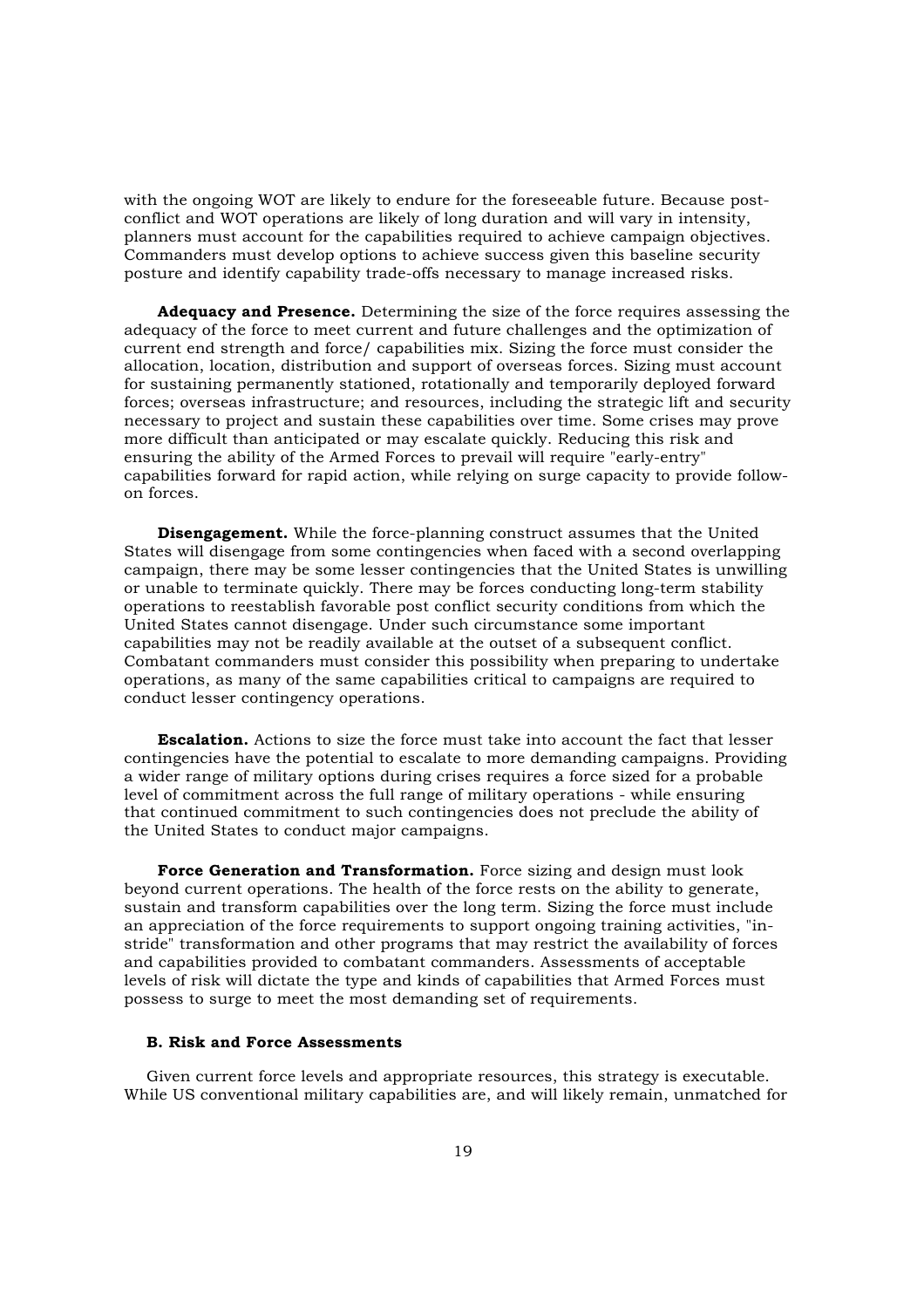the foreseeable future, demands on the Armed Forces across the range of military operations remain considerable. Pursuing the WOT, conducting stability operations in Afghanistan and Iraq, ensuring power projection from the Homeland and sustaining global commitments while protecting the long-term health of the Armed Forces will require actions to mitigate risk. Commanders must develop options to balance demands like transformation, modernization and recapitalization that, if unrealized over the longer-term, could make it increasingly difficult to execute this military strategy. Annex A provides a complete assessment of risk and mitigation options.

At present, the Armed Forces remain optimized for high-intensity conflict and combat operations in mature theaters. Our experience in the WOT has provided insights on both the strengths and deficiencies in our concepts for employing military force as well as some of the capabilities the Armed Forces must improve. The Armed Forces remain fully capable of conducting major combat operations and a range of lesser contingencies. While we have adapted these forces successfully in OEF and OIF, success in future operations will require further and more substantive changes. Additionally, changes in the security environment will necessitate adaptations in the Joint Force. These changes include evolution of threats and an assessment of the ability of our allies and partners to contribute capabilities in support of US operational requirements. Annex B contains a more detailed regional assessment and includes projected allied and partner contributions to achieving the objectives of the NMS.

# **V. Joint Vision for Future Warfighting**

The attributes and capabilities of the Joint Force provide the foundation for the force of the future. They provide the basis for adjustments to organizational design and doctrine as changes and challenges arise. They support the goals of the Department of Defense in ways that complement other instruments of national power. The goal is full spectrum dominance (FSD) - the ability to control any situation or defeat any adversary across the range of military operations.

#### **A. Full Spectrum Dominance**

FSD is the overarching concept for applying force today and provides a vision for future joint operations. Achieving FSD requires the Armed Forces to focus transformation efforts on key capability areas that enhance the ability of the joint force to achieve success across the range of military operations. FSD requires joint military capabilities, operating concepts, functional concepts and critical enablers adaptable to diverse conditions and objectives.

FSD recognizes the need to integrate military activities with those of other government agencies, the importance of interoperability with allies and other partners

#### **Focusing Transformation**

The 2004 National Defense Strategy identifies eight capability areas that "provide a transformation focus for the Department."

- Strengthening Intelligence
- Protecting Critical Bases of Operation
- Operating from the Commons: Space, International Waters and Airspace, and Cyberspace
- Projecting and Sustaining US Forces in Distant Anti-Access Environments
- Denying Enemies Sanctuary
- Conducting Network-Centric Operations
- Improving Proficiency for Irregular Warfare
- Increasing Capabilities of Partners International and Domestic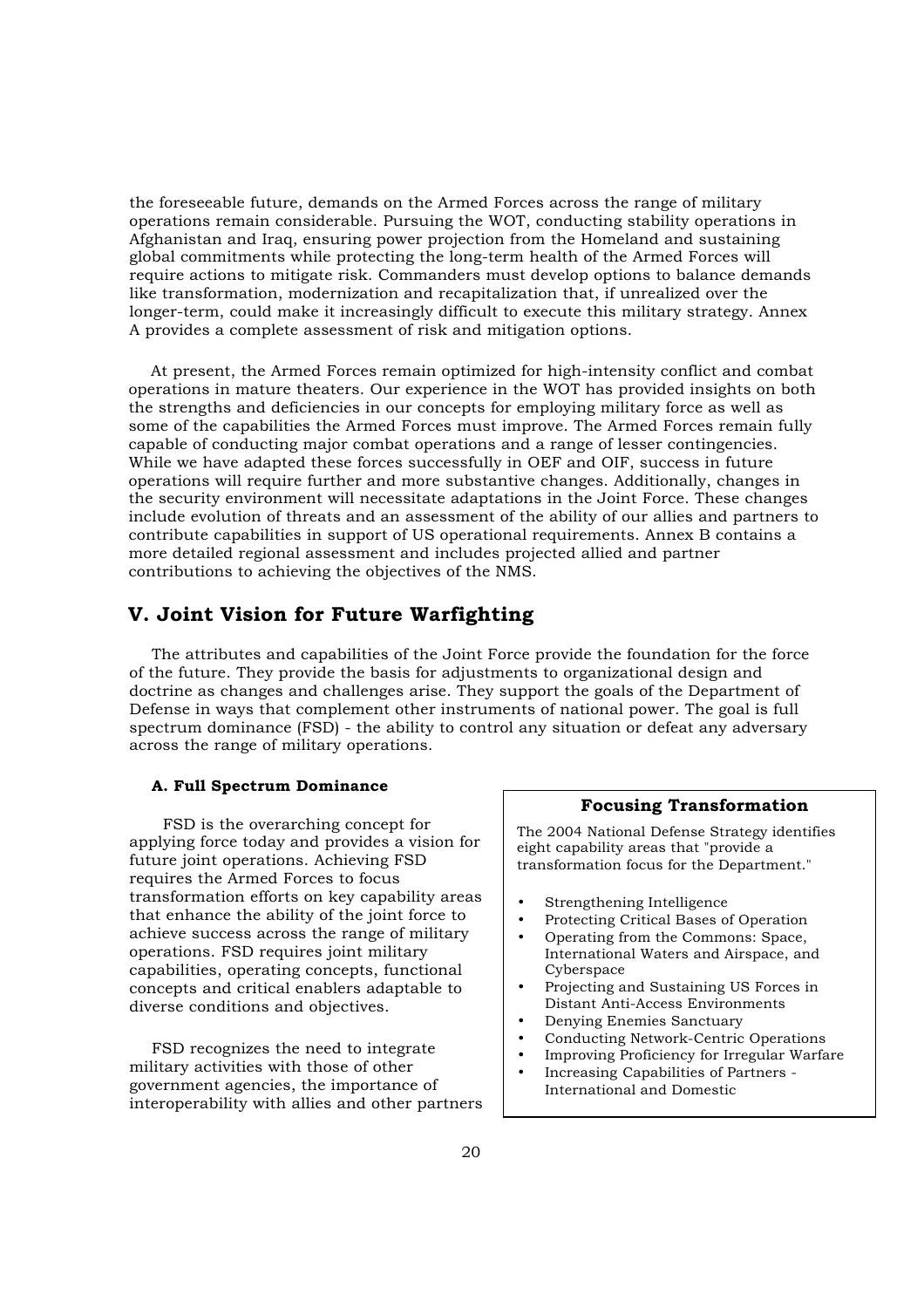and the criticality of transforming in-stride. FSD will serve to strengthen the trust and confidence that exists among Service components by acknowledging their interdependence and developing concepts that reduce gaps and seams among organizations. It requires a capabilities-based approach that balances near-term capabilities with longer-term requirements and incorporates a global perspective on military and strategic risk. This integrative concept ensures military forces possess capabilities to rapidly conduct globally dispersed, simultaneous operations; foreclose adversary options; and, if required, generate the desired effects necessary to decisively defeat adversaries.

Along with technological solutions to improve joint warfighting, we must also examine our doctrine, organizations, training systems, materiel procurement, leadership preparation, personnel programs and facilities to ensure military superiority. This requires a more holistic approach to countering today's threats and preparing for those likely to emerge in the future. Reducing lead times associated with research, development and fielding of new capabilities must be a priority. Such actions are essential to an in-stride approach to transforming the Joint Force and executing concepts for future joint warfighting. Research and development programs are equally important to FSD, providing a hedge against the more uncertain aspects of the security environment.

#### **B. Initiatives**

The Services and combatant commands are actively involved in a number of initiatives to ensure military superiority. US Armed Forces must remain superior to any other nation's while engaging in interagency and international efforts that continue to set the conditions to protect the United States and win the WOT. The following initiatives represent some of the ongoing activities that enhance joint warfighting and support transformation.

**Organizational Adaptation**. Adaptive organizations must be more modular and support rapid reconfiguration of joint capabilities for specific missions. Modular forces build on the core competencies of each Service component while enhancing the strength of joint operations. Organizational adaptation will require actions to balance Active and Reserve Components to sustain an appropriate mix of capabilities. Additionally, the creation of Standing Joint Force Headquarters (SJFHQ) will provide the core capability for a Joint Task Force (JTF) Headquarters within each combatant command. SJFHQs facilitate rapid employment of cross-service capabilities to respond to contingencies and crises around the world. Selectively manned, trained, and equipped, these SJFHQs will have the tools to operate effectively in any contingency. At the same time, the creation of a Joint National Training Capability will allow the Joint Force to train and gain experience at the tactical and operational levels of warfare. Once established, it will provide realistic training for joint forces and support battlespace awareness functions. This new training capability will better prepare the Joint Force for asymmetric challenges and a diverse array of threats.

**Interagency Integration and Information Sharing**. Implementing Counter-Terrorist (CT) Joint Interagency Coordination Groups (JIACGs) at five regional and two global combatant commands facilitates interagency integration. The JIACGs are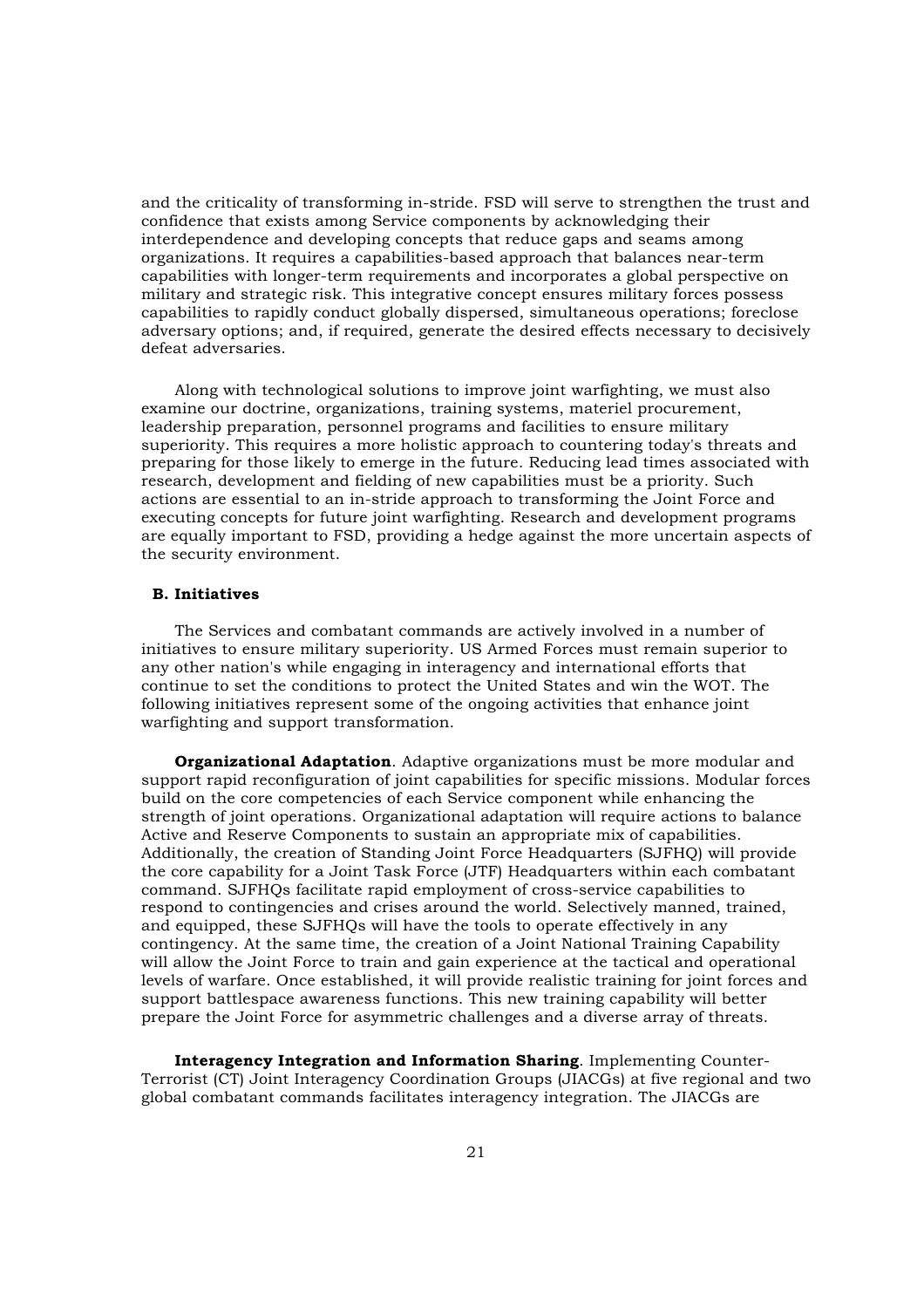multifunctional elements that have dramatically increased information sharing across the interagency community. Continuing the experimentation process supports the Armed Forces' goal to develop and field a "full spectrum" JIACG that will tap interagency expertise to address the many transnational issues facing the combatant commanders. In the near term the Armed Forces will facilitate information sharing and common situational awareness between elements of the JIACG with the DOD standard collaboration toolset that enables virtual collaboration. Interagency integration enables a strategic communications plan that includes elements of public affairs and public diplomacy. In addition to military information operations, this strategic communication plan ensures unity of themes and messages, emphasizes success, accurately confirms or refutes external reporting on US operations, and reinforces the legitimacy of US goals. Combatant commanders must be actively involved in the development, execution and support of this strategic communication campaign.

**Global Information Grid.** The DOD is further developing a fully interoperable, interagency-wide global information grid (GIG). The GIG has the potential to be the single most important enabler of information and decision superiority. The GIG supports the creation of a collaborative information environment that facilitates information sharing, effective synergistic planning, and execution of simultaneous, overlapping operations. It will be a globally interconnected, end-to-end set of information capabilities, associated processes, and personnel for collecting, processing, storing, disseminating and managing information on demand to defense policymakers, warfighters and support personnel. Other initiatives include the transformation of battlespace awareness systems to include the Operational Net Assessment (ONA) Concept, the Multinational Information Sharing (MNIS) Transformation Change Package (TCP) and several Advanced Concept Technology Demonstrations (ACTDs). They respectively address information and knowledge for decision-making; technical, policy, and organization issues; and innovative capabilities. These activities are among the ongoing efforts related to improving information sharing among coalition partners.

**Enhancing Overseas Presence Posture.** An integrated global presence and basing strategy provides the context for actions that enhance warfighting while strengthening and expanding the United State's network of partnerships. Such a strategy provides rationale for adjustments in permanent and rotational presence, prepositioned equipment, global sourcing and surge capabilities that support these goals. Posture adjustments must support winning the WOT while setting the conditions that will ensure an enduring peace. Enhancing US overseas presence and global footprint must improve the ability of regional forces to employ an expeditionary approach in response to regional and global contingencies. They must remain "scaleable," supporting plans to surge forces during crises when and where they are needed. Modifications to US overseas presence and posture must enhance the Armed Forces' ability to deal with uncertainty, enable rapid operations and allow forces to respond with greater speed than in the past. US overseas presence must also improve conditions in key regions and support conflict prevention. An integrated global presence and basing strategy serves to strengthen existing alliances while helping to create new partnerships. Strengthening regional alliances and coalitions helps to create favorable regional balances of power that help bring pressure to bear on hostile